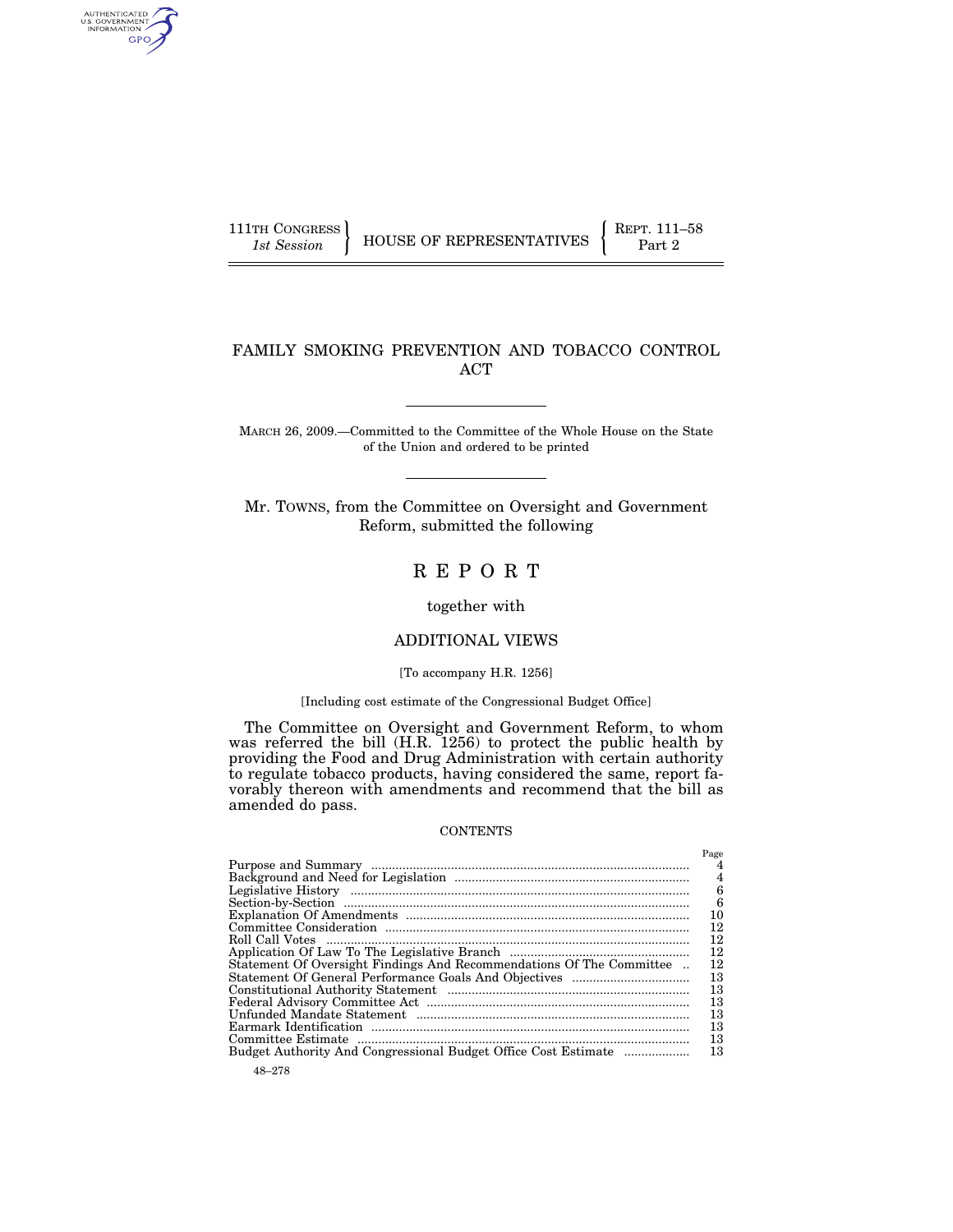The amendments are as follows:

Add at the end the following:

#### **SEC. 408. EXEMPTION OF CERTAIN REPAYMENTS UNDER THE CIVIL SERVICE RETIREMENT SYSTEM FROM THE REQUIREMENT THAT THEY BE MADE WITH INTEREST.**

(a) IN GENERAL.—Section  $8334(d)(1)$  of title 5, United States Code, is amended— (1) by striking "(d)(1)" and inserting "(d)(1)(A)"; and

(2) by adding at the end the following:

"(B) No interest under subparagraph  $(A)$  shall be required in the case of any deposit to the extent that it represents the amount of any refund that was made to an employee or Member during the period beginning on October 1, 1990, and ending on February 28, 1991.''. (b) APPLICABILITY.—The amendments made by subsection (a) shall be effective

with respect to any annuity, entitlement to which is based on a separation from service occurring on or after the date of enactment of this Act.

Page 197, strike lines 7 through 10 and insert the following:

"(E)(i) Subject to clause (ii), sections  $8351(a)(1)$ ,  $8440a(a)(1)$ ,  $8440b(a)(1)$ ,  $8440c(a)(1)$ ,  $8440d(a)(1)$ , and  $8440e(a)(1)$  shall be applied in a manner consistent with the purposes of this paragraph.

"(ii) The Secretary concerned may, with respect to members of the uniformed services under the authority of such Secretary, establish such special rules as such Sec-retary considers necessary for the administration of this subparagraph, including rules in accordance with which such Secretary may—

''(I) provide for delayed automatic enrollment; or ''(II) preclude or suspend the application of automatic enrollment.''.

Add at the end the following:

#### **SEC. 409. COMPUTATION OF CERTAIN ANNUITIES BASED ON PART-TIME SERVICE.**

(a) IN GENERAL.—Section 8339(p) of title 5, United States Code, is amended by adding at the end the following:

''(3) In the administration of paragraph (1)— ''(A) subparagraph (A) of such paragraph shall apply with respect to service performed before, on, or after April 7, 1986; and ''(B) subparagraph (B) of such paragraph—

''(i) shall apply with respect to that portion of any annuity which is attributable to service performed on or after April 7, 1986; and

"(ii) shall not apply with respect to that portion of any annuity which is

attributable to service performed before April 7, 1986.''. (b) APPLICABILITY.—The amendment made by subsection (a) shall be effective with respect to any annuity, entitlement to which is based on a separation from service occurring on or after the date of enactment of this Act.

Add at the end the following:

**SEC. 410. TREATMENT OF MEMBERS OF THE UNIFORMED SERVICES UNDER THE THRIFT SAV-INGS PLAN.** 

(a) SENSE OF CONGRESS.—It is the sense of Congress that—

(1) members of the uniformed services should have a retirement system that is at least as generous as the one which is available to Federal civilian employees; and

(2) Federal civilian employees receive matching contributions from their employing agencies for their contributions to the Thrift Savings Fund, but the costs of requiring such a matching contribution from the Department of Defense could be significant.

(b) REPORTING REQUIREMENT.—Not later than 180 days after the date of the enactment of this Act, the Secretary of Defense shall report to Congress on—

(1) the cost to the Department of Defense of providing a matching payment with respect to contributions made to the Thrift Savings Fund by members of the armed forces;

(2) the effect that requiring such a matching payment would have on recruitment and retention; and

(3) any other information that the Secretary of Defense considers appropriate.

Add at the end the following:

#### **SEC. 411. AUTHORITY TO DEPOSIT REFUNDS UNDER FERS.**

(a) DEPOSIT AUTHORITY.—Section 8422 of title 5, United States Code, is amended by adding at the end the following: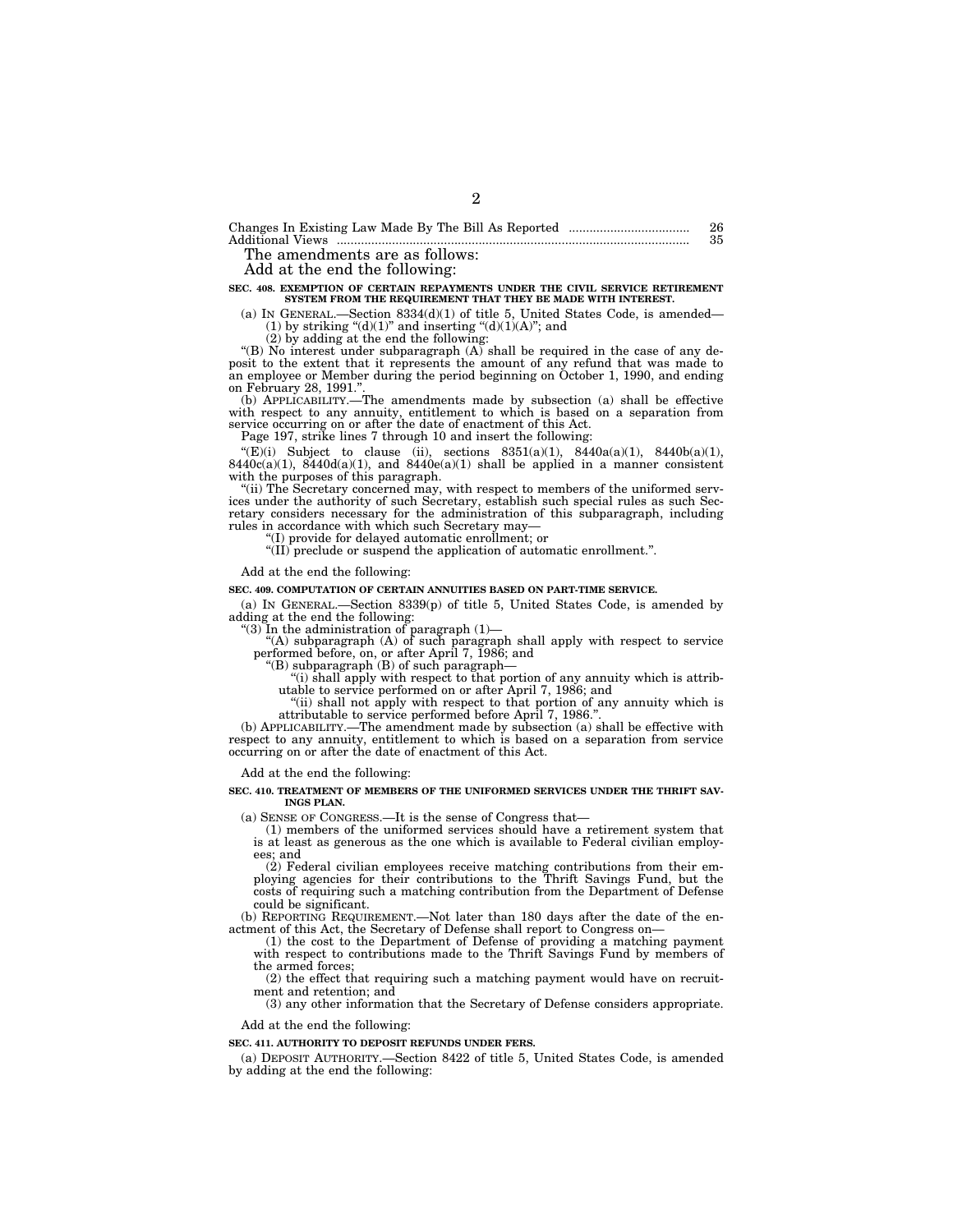" $(i)(1)$  Each employee or Member who has received a refund of retirement deductions under this or any other retirement system established for employees of the Government covering service for which such employee or Member may be allowed credit under this chapter may deposit the amount received, with interest. Credit may not be allowed for the service covered by the refund until the deposit is made.

 $\mathcal{L}(2)$  Interest under this subsection shall be computed in accordance with paragraphs (2) and (3) of section 8334(e) and regulations prescribed by the Office. The option under the third sentence of section  $8334(e)(2)$  to make a deposit in one or more installments shall apply to deposits under this subsection.

''(3) For the purpose of survivor annuities, deposits authorized by this subsection may also be made by a survivor of an employee or Member.''.

(b) TECHNICAL AND CONFORMING AMENDMENTS.

(1) DEFINITIONAL AMENDMENT.—Section 8401(19)(C) of title 5, United States Code, is amended by striking "8411(f);" and inserting "8411(f) or 8422(i);"

(2) CREDITING OF DEPOSITS.—Section 8422(c) of title 5, United States Code, is amended by adding at the end the following: ''Deposits made by an employee, Member, or survivor also shall be credited to the Fund.''.

(3) SECTION HEADING.—(A) The heading for section 8422 of title 5, United States Code, is amended to read as follows:

#### **''§ 8422. Deductions from pay; contributions for other service; deposits''.**

(B) The analysis for chapter 84 of title 5, United States Code, is amended by striking the item relating to section 8422 and inserting the following:

''8422. Deductions from pay; contributions for other service; deposits.''.

(4) RESTORATION OF ANNUITY RIGHTS.—The last sentence of section 8424(a) of title 5, United States Code, is amended by striking ''based.'' and inserting ''based, until the employee or Member is reemployed in the service subject to this chapter.''.

Add at the end the following:

# **TITLE V—RETIREMENT CREDIT FOR SERVICE OF CERTAIN EMPLOYEES FROM DISTRICT OF COLUMBIA SERVICE TO FEDERAL SERVICE**

#### **SEC. 501. SHORT TITLE.**

This title may be cited as the ''District of Columbia Court, Offender Supervision, Parole, and Public Defender Employees Equity Act of 2009''.

#### **SEC. 502. RETIREMENT CREDIT FOR SERVICE OF CERTAIN EMPLOYEES TRANSFERRED FROM DISTRICT OF COLUMBIA SERVICE TO FEDERAL SERVICE.**

(a) IN GENERAL.—Any individual who is treated as an employee of the Federal government for purposes of chapter 83 or chapter 84 of title 5, United States Code, on or after the date of enactment of this Act who performed qualifying District of Columbia service shall be entitled to have such service included in calculating the individual's creditable service under sections 8332 or 8411 of title 5, United States Code, but only for purposes of the following provisions of such title:

(1) Sections 8333 and 8410 (relating to eligibility for annuity).

(2) Sections 8336 (other than subsections (d), (h), and (p) thereof) and 8412 (relating to immediate retirement).

(3) Sections 8338 and 8413 (relating to deferred retirement).

(4) Sections 8336(d), 8336(h), 8336(p), and 8414 (relating to early retirement). (5) Section 8341 and subchapter  $\overline{IV}$  of chapter 84 (relating to survivor annuities).

(6) Section 8337 and subchapter V of chapter 84 (relating to disability benefits).

(b) TREATMENT OF DETENTION OFFICER SERVICE AS LAW ENFORCEMENT OFFICER SERVICE.—Any portion of an individual's qualifying District of Columbia service which consisted of service as a detention officer under section 2604(2) of the District of Columbia Government Comprehensive Merit Personnel Act of 1978 (sec. 1— 626.04(2), D.C. Official Code) shall be treated as service as a law enforcement officer under sections 8331(20) or 8401(17) of title 5, United States Code, for purposes of applying subsection (a) with respect to the individual.

(c) SERVICE NOT INCLUDED IN COMPUTING AMOUNT OF ANY ANNUITY.—Qualifying District of Columbia service shall not be taken into account for purposes of com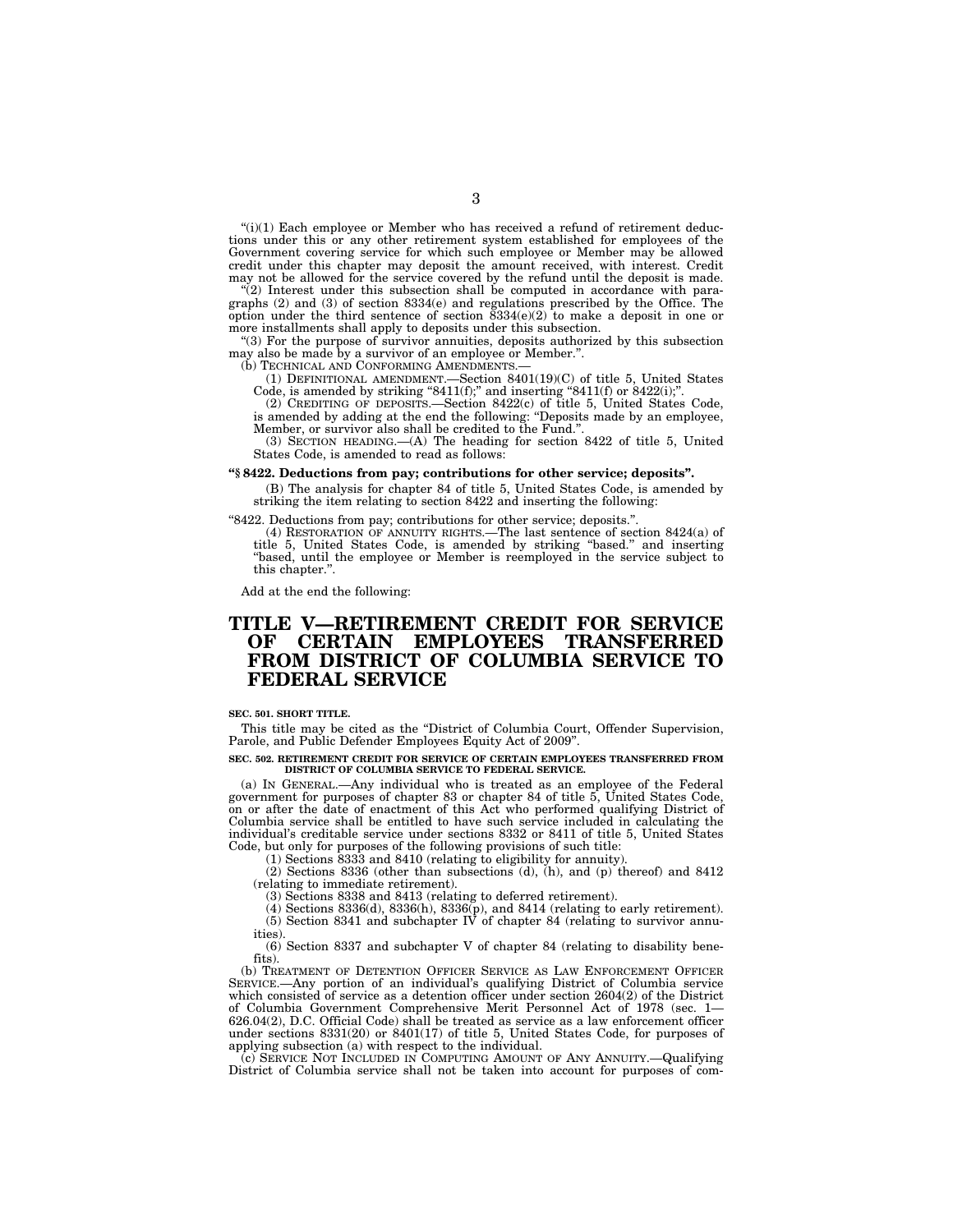puting the amount of any benefit payable out of the Civil Service Retirement and Disability Fund.

**SEC. 503. QUALIFYING DISTRICT OF COLUMBIA SERVICE DEFINED.** 

In this title, "qualifying District of Columbia service" means any of the following: (1) Service performed by an individual as a nonjudicial employee of the District of Columbia courts—

(A) which was performed prior to the effective date of the amendments made by section 11246(b) of the Balanced Budget Act of 1997; and (B) for which the individual did not ever receive credit under the provi-

sions of subchapter III of chapter 83 or chapter 84 of title 5, United States Code (other than by virtue of section 8331(1)(iv) of such title).

(2) Service performed by an individual as an employee of an entity of the District of Columbia government whose functions were transferred to the Pretrial Services, Parole, Adult Supervision, and Offender Supervision Trustee under section 11232 of the Balanced Budget Act of 1997—

(A) which was performed prior to the effective date of the individual's coverage as an employee of the Federal Government under section 11232(f) of such Act; and

(B) for which the individual did not ever receive credit under the provisions of subchapter III of chapter 83 or chapter 84 of title 5, United States Code (other than by virtue of section  $8331(1)(iv)$  of such title).

(3) Service performed by an individual as an employee of the District of Co-lumbia Public Defender Service—

(A) which was performed prior to the effective date of the amendments made by section 7(e) of the District of Columbia Courts and Justice Technical Corrections Act of 1998; and

(B) for which the individual did not ever receive credit under the provisions of subchapter III of chapter 83 or chapter 84 of title 5, United States Code (other than by virtue of section  $8331(1)(iv)$  of such title).

(4) In the case of an individual who was an employee of the District of Columbia Department of Corrections who was separated from service as a result of the closing of the Lorton Correctional Complex and who was appointed to a po-sition with the Bureau of Prisons, the District of Columbia courts, the Pretrial Services, Parole, Adult Supervision, and Offender Supervision Trustee, the United States Parole Commission, or the District of Columbia Public Defender Service, service performed by the individual as an employee of the District of Columbia Department of Corrections—

(A) which was performed prior to the effective date of the individual's coverage as an employee of the Federal Government; and

(B) for which the individual did not ever receive credit under the provisions of subchapter III of chapter 83 or chapter 84 of title 5, United States Code (other than by virtue of section  $8331(1)(iv)$  of such title).

#### **SEC. 504. CERTIFICATION OF SERVICE.**

The Office of Personnel Management shall accept the certification of the appropriate personnel official of the government of the District of Columbia or other independent employing entity concerning whether an individual performed qualifying District of Columbia service and the length of the period of such service the individual performed.

Conform table of contents in section 1(b) accordingly.

#### PURPOSE AND SUMMARY

H.R. 1256, the Family Smoking Prevention and Tobacco Control Act, was introduced by Rep. Waxman on March 3, 2009. The legislation includes provisions that fall within the jurisdiction of the Committee on Oversight and Government Reform. Specifically, Title IV of H.R. 1256, the Thrift Savings Plan Enhancement Act of 2009, makes several changes to modernize and enhance the Thrift Savings Plan (TSP) and provides for other changes to federal employee retirement benefits.

#### BACKGROUND AND NEED FOR LEGISLATION

In general, TSP was designed to play an important role in employees' retirement income and participation should be strongly en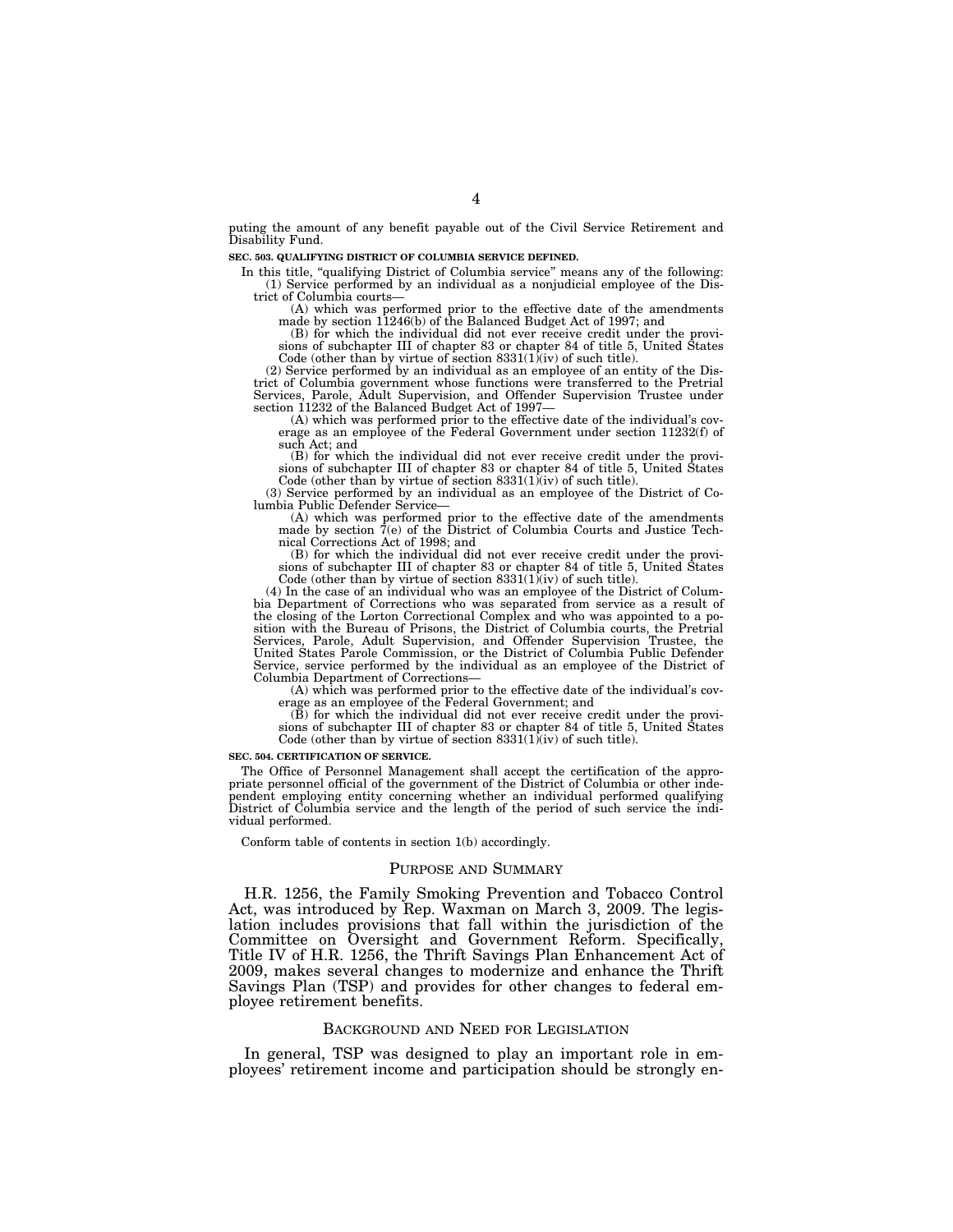couraged. The bill requires the Federal Retirement Thrift Investment Board (Board) to automatically enroll newly hired federal and military employees in the Thrift Savings Plan (TSP). Currently, 14% of eligible federal civilian employees and 75% of uniformed service members are not participating in TSP and are therefore less likely than participants to be financially self-sufficient in retirement. For civilian employees in the Federal Employee Retirement System (FERS), TSP represents one part of a three part system, the other parts being Social Security and the FERS annuity.

The bill also requires the establishment of a qualified Roth contribution option for the TSP. This option, which has been in use in the private sector for a number of years, permits employees to contribute money to their TSP account after paying taxes on the contribution and to withdraw money tax-free upon retirement. This option could be attractive to federal employees at both the lower and upper ends of the wage scale.

The bill would authorize the Board to create additional self-directed investment options, including additional index funds, provided that the costs of such options are borne solely by the participants who use such options and after consultation with affected employee organizations.

The Committee believes the authority to add self-directed investment options under the Thrift Savings Plan will enable the Board to serve the best interests of participants by making available lowcost index funds that offer important diversification benefits. Since it is unlikely any fixed asset allocation or fixed set of asset classes will satisfy the requirements of every investor, the authority to add appropriate self-directed investment options may enable participants to access the full set of core asset classes optimal in their own financial circumstances.

The Committee recognizes some investors today have sophisticated or specialized investment needs. Participants may want added diversity by investing in funds comprised of real estate investment trusts, emerging markets, or inflation-protected bonds. Other participants may want to align their portfolio with their personal convictions by investing in socially responsible funds. The self-directed investment options are intended to provide a vehicle for meeting these needs of plan participants without complicating the basic structure of the Thrift Savings Plan.

Finally, the bill amends FERS by crediting retiring federal employees with unused sick leave when determining the amount of their FERS annuity, as is currently the case for participants in the CSRS. This would allow FERS employees to include unused sick leave in determining their total years of service as part of the annuity computation. Total years of service is one part of the formula used to calculate annuities under the FERS system. Unused sick leave would not be a factor in determining an employee's average pay or their eligibility for a FERS annuity. The change would reduce the incentive for employees to use excess sick leave as they approach retirement. The Office of Personnel Management (OPM) has found that FERS employees who are approaching retirement use significantly more sick leave than their CSRS counterparts. OPM estimates that this results in \$68 million in lost productivity each year. The change is intended to address the related problems of absenteeism and lost productivity in federal agencies that result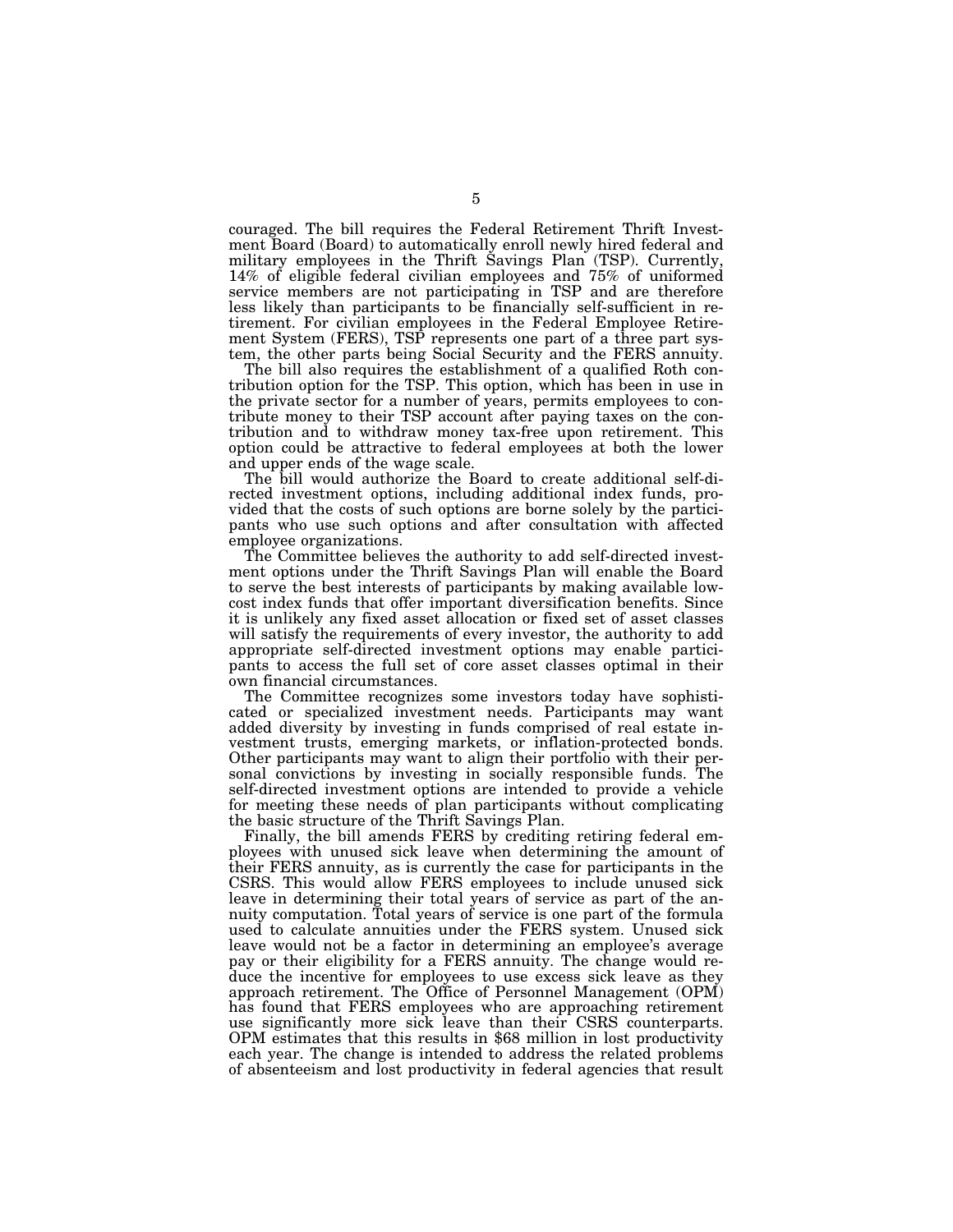from the current ''use it or lose it'' approach to sick leave under the FERS system.

#### LEGISLATIVE HISTORY

On April 29, 2008, the Subcommittee on Federal Workforce, Postal Service, and the District of Columbia held a hearing on legislative proposals by the Board to provide for automatic enrollment and another provision not included in H.R. 1256. The witnesses were Greg Long, Executive Director, Federal Retirement Thrift Investment Board and Richard Brown, Vice Chair, Employee Thrift Advisory Council.

On July 10, 2008, the Subcommittee held a hearing on, ''Investing in the Future: Minority Opportunities and the Thrift Savings Plan.'' The witnesses were Greg Long, Executive Director, Federal Retirement Thrift Investment Board; Michael Sobel, Managing Director & Head of U.S. Equity Trading, Barclays Global Investors; Mr. Edward Swan, Jr., President, Fiduciary Investment Solutions Group; Mr. Jarvis Hollingsworth, Partner, Bracewell & Giuliani, L.L.P; Mr. Thurman White, Chief Executive Officer, Progress Investment Management; Ms. Mellody Hobson, President, Ariel Capital Management, Inc.; and Mr. Jessie Brown, President, Krystal Investments. This hearing examined ways to increase minority participation in the management of TSP and explored why the federal government uses passive management strategies versus active management of TSP funds.

H.R. 6500, the Thrift Savings Plan Enhancement Act of 2008, was introduced by then-Chairman Waxman, together with then-Ranking Member Tom Davis and then-Subcommittee Chairman Danny Davis, on July 15, 2008, and referred to the Committee on Oversight and Government Reform. Title IV of H.R. 1256 is similar to H.R. 6500. The Committee passed H.R. 6500 by voice vote on July 16, 2008. One amendment to the bill was offered by Rep. Danny Davis, and adopted by the Committee. The amendment, which added an additional reporting requirement, is now included in the text of Title IV of H.R. 1256.

H.R. 1108 (110th Congress), the Family Smoking Prevention and Tobacco Control Act, passed the House by a 326–102 vote on July 30, 2008. Title IV of H.R. 1256 is similar to the provisions included and passed by the House in H.R. 1108.

#### SECTION-BY-SECTION

### TITLE IV—THRIFT SAVINGS PLAN ENHANCEMENT

#### *Section 401: Short title; table of contents*

Section 1 specifies that the bill may be cited as the ''Thrift Savings Plan Enhancement Act of 2009'' and provides a table of contents.

#### *Section 402: Automatic enrollments*

Subsection (a) of this section strikes paragraphs 2 through 4 of section 8432(b) of title 5, United States Code and inserts a new paragraph 2. The new subparagraph 2(A) requires the Board, by regulation, to provide for new participants to be automatically enrolled in the TSP at the default percentage of basic pay. Subpara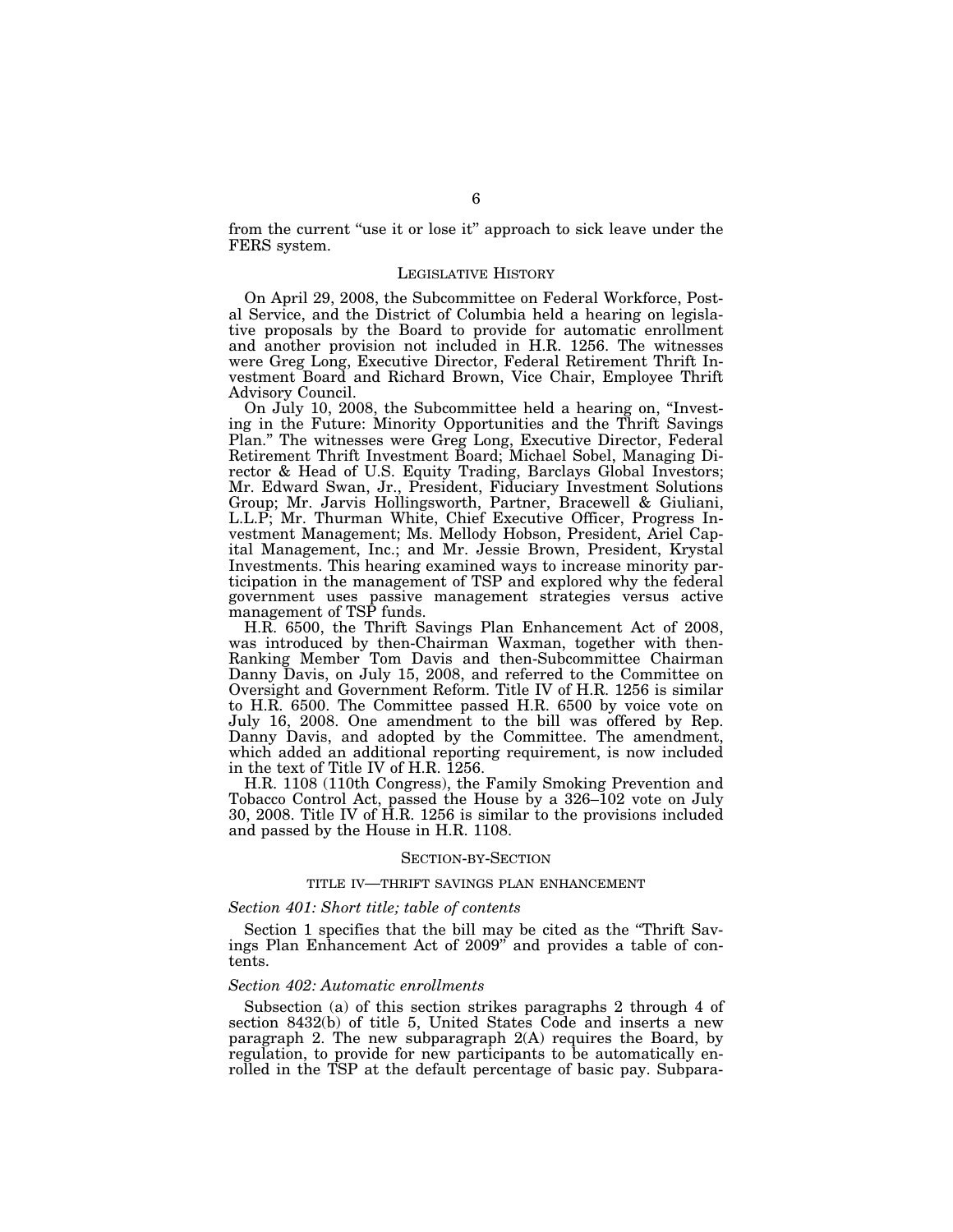graph 2(B) provides that the default percentage of basic pay shall be equal to 3%, or such other percentage not less than 2% or more than 5% as the Board may prescribe by regulation. Subparagraph  $2(C)$  makes clear that the regulations required under  $2(A)$  shall include provisions under which individuals who would otherwise be automatically enrolled may modify the percentage of basic pay contributed or decline enrollment in the TSP altogether. Subparagraph 2(D) defines the term ''new participant'' for purposes of paragraph 2 to mean any individual participating in the TSP pursuant to an appointment or election which occurs after any regulations required by subparagraph (A) first take effect. Subparagraph 2(E) provides that various sections of title 5 shall be applied in a manner consistent with the purposes of paragraph 2. Those sections apply to federal employees subject to the Civil Service Retirement System, justices and judges, bankruptcy and magistrate judges, Court of Federal Claims judges, judges of the United States Court of Appeals for Veterans Claims, and members of the uniformed services. In the case of members of the uniformed services, the Secretary concerned may issue special rules for such members, including by providing for delayed automatic enrollment or suspending or precluding the application of automatic enrollment.

#### *Section 403: Qualified Roth contribution program*

This section amends title 5 by inserting a new section 8432d. The new section requires the Board to include by regulation in the TSP a qualified Roth contribution program under such terms and conditions as the Board may prescribe. The term ''qualified Roth contribution program'' means a program described in paragraph (1) of section 402A(b) of the Internal Revenue Code of 1986. The Committee understands this to be a program under which employee contributions to the TSP would be included as taxable income and withdrawals at retirement would be not be considered taxable income.

#### *Section 404: Authority to establish self-directed investment window*

This section amends section 8438 of title 5 to give the Board the authority to add a self-directed investment window under the TSP, if the Board determines such an addition would be in the best interests of the participants. Such addition shall be limited to (1) lowcost, passively-managed index funds that offer diversification benefits and (2) other investment options, if the Board determines the options to be appropriate retirement investment vehicles. The Board is required to ensure that any administrative expenses related to the self-directed investment window are borne solely by the participants using such window and consult with the Employee Thrift Advisory Council before establishing any such window. The Board may also establish such terms and conditions for the self-directed investment window as it considers appropriate to protect the interests of participants.

#### *Section 405: Reporting requirements*

This section requires the Board to submit an annual report to Congress by March 31st of each year on the operations of the TSP during the previous calendar year. The report will include information on the number of participants, the median balance in partici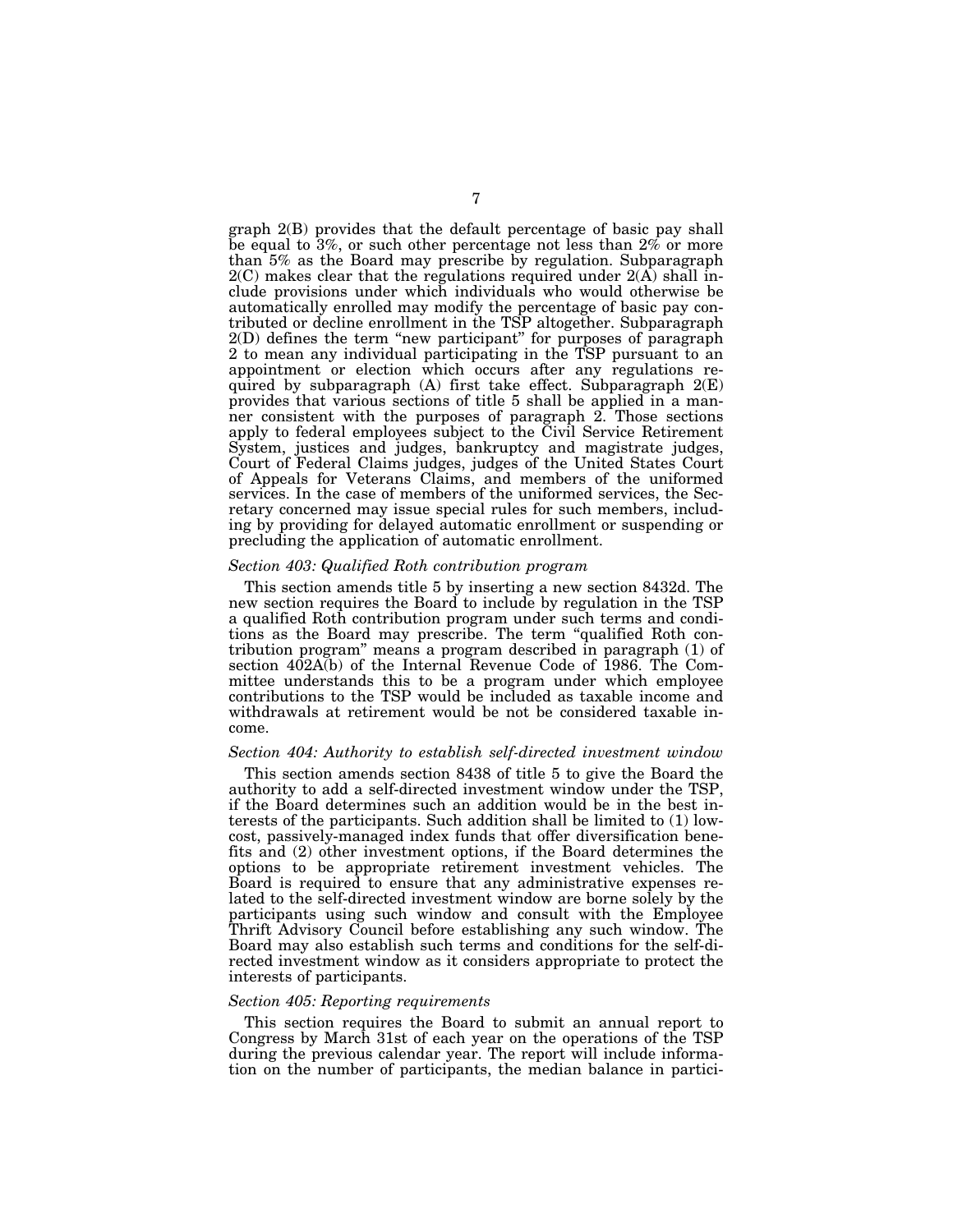pants' accounts, demographic information on participants, the percentage of funds allocated among investment funds or options, the status of the development and implementation of the self-directed investment window, the diversity demographics of any company, investment advisor or other entity retained to invest and manage the assets of the Thrift Savings Fund, and any other information the Board considers appropriate. A copy of the report shall be made available to the public on the internet.

The section also requires the Board to include in the periodic statements provided to participants the amount of investment management fees, administrative fees, and any other fees or expenses paid with respect to each investment fund or option under TSP.

#### *Section 406: Acknowledgement of risk*

This section amends section 8439(d) of title 5 to require participants to sign an acknowledgement of risk whenever they elect to invest sums in any fund or option other than the Government Securities Investment Fund. The section further amends section 8477(e) of title 5 to make clear that fiduciaries shall not be liable for providing for automatic enrollment, for enrolling participants under a default investment fund, for allowing a participant to invest through the self-directed investment window, or for establishing restrictions applicable to participants' ability to invest through the self-directed investment window.

#### *Section 407: Credit for unused sick leave*

This section amends section 8415 of title 5 to allow the total service of an employee who retires on an immediate annuity, or who dies leaving a survivor or survivors entitled to annuity, to include the days of unused sick leave when computing the employee's FERS annuity. Unused sick leave will not be counted in determining average pay or annuity eligibility under the FERS system. The amendments made by this section shall apply to annuities computed based on separations occurring on or after the date of enactment of the Act.

## *Section 408: Exemption of certain repayments under the Civil Service retirement system*

This section amends section 8334 of title 5 to provide that no interest under subparagraph (A) of section 8334 shall be required in the case of any deposit made under such section to the extent that it represents the amount of any refund that was made to an employee or Member during the period beginning on October 1, 1990, and ending on February 28, 1991.

### *Section 409: Part-time annuity calculation for some CSRS employees*

This section amends section 8339 of title 5 to make applicable the current CSRS post-1986 part-time annuity calculation to years of service performed before, on, or after April 7, 1986.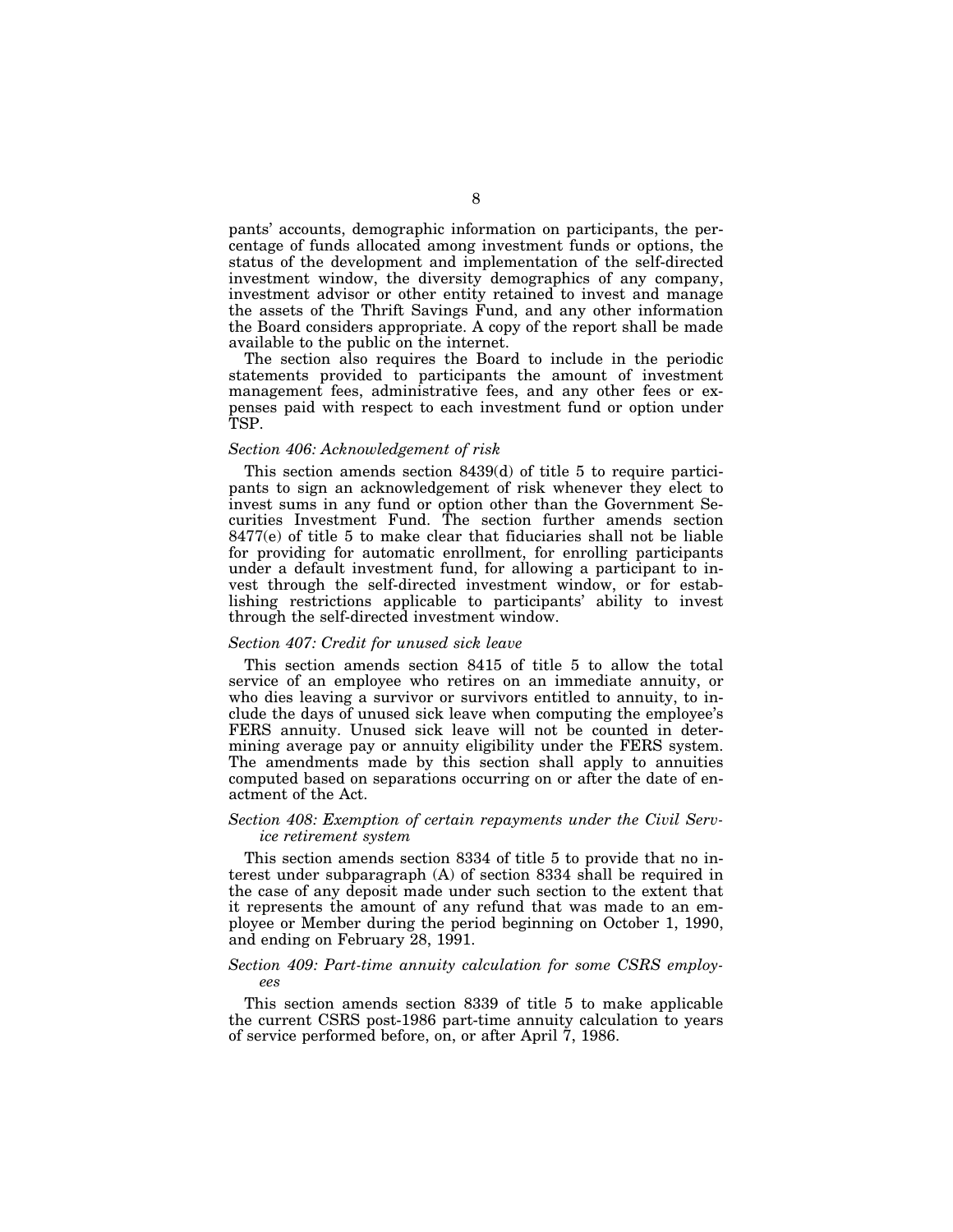#### Section 410: Treatment of members of the uniformed services under *the Thrift Savings Plan*

This section states that it is the sense of the Congress that members of the uniformed services should have a retirement system that is at least as generous as the one which is available to federal civilian employees. It recognizes that federal civilian employees receive a matching TSP contribution from their agency, and acknowledges that the cost of providing a similar matching contribution for members of the uniformed services would be significant.

The section further requires the Secretary of Defense to report to Congress on the cost of providing a matching payment to members of the armed services, the effect that requiring such a matching payment would have on recruitment and retention, and any other information the Secretary considers appropriate within 180 days.

#### *Section 411: Authority to deposit refunds under FERS*

This section amends section 8422 of title 5 to allow employees or Members who have received a refund of retirement deductions under FERS to deposit the amount received, with interest. Credit for the years of service covered by such refund may not be allowed until the deposit is made. For the purpose of survivor annuities, deposits authorized by this section may also be made by a survivor of an employee or Member. The section makes further technical and conforming amendments to title 5.

TITLE V—RETIREMENT CREDIT FOR SERVICE OF CERTAIN EMPLOYEES TRANSFERRED FROM DISTRICT OF COLUMBIA SERVICE TO FEDERAL SERVICE

#### *Section 501: Short title.*

This title may be cited as the ''District of Columbia Court, Offender Supervision, Parole, and Public Defender Employees Equity Act of 2009.''

#### *Section 502: Retirement credit for service of certain employees transferred from District of Columbia service to federal service*

This section permits certain federal employees who performed "qualifying District of Columbia service" to be entitled to have such service included in calculating the individual's creditable service under the FERS system. The section further provides that any portion of an individual's qualifying District of Columbia service which consisted of service as a detention officer under section 2604(2) of the District of Columbia Government Comprehensive Merit Personnel Act of 1978 shall be treated as service as a law enforcement officer under the FERS system. Qualifying District of Columbia service under this section shall not be taken into account for purposes of computing the amount of any benefit payable out of the Civil Service Retirement and Disability Fund.

#### *Section 503: Qualifying District of Columbia service defined*

This section defines ''qualifying District of Columbia Service'' to include certain service performed by an individual as a non-judicial employee of the District of Columbia courts, certain service performed by an individual as an employee of an entity of the District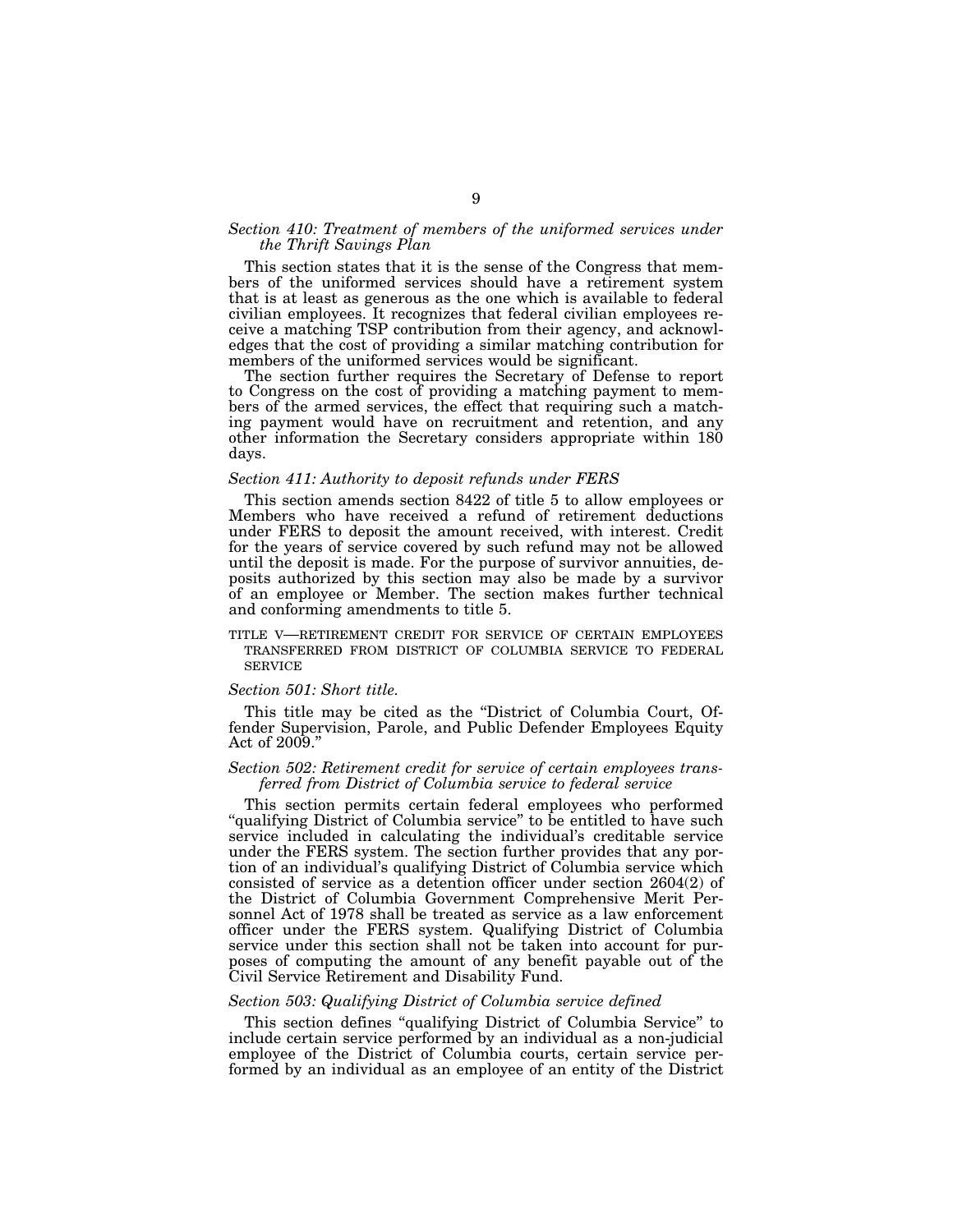of Columbia government whose functions were transferred to the Pretrial Services, Parole, Adult Supervision, and Offender Supervision Trustee, certain service performed by an individual as an employee of the District of Columbia Public Defender Service, and the service of certain employees of the District of Columbia Department of Corrections.

#### *Section 504: Certification of service*

This section requires the Office of Personnel Management to accept the certification of the appropriate personnel official of the government of the District of Columbia or other independent employing entity concerning whether an individual performed qualifying District of Columbia service and the length of the period of such service the individual performed.

#### EXPLANATION OF AMENDMENTS

The following amendments were adopted in Committee:

Rep. Van Hollen offered an amendment to the bill, which was considered and passed by the Committee on a voice vote. The amendment would correct an unintended consequence that followed the enactment of the Omnibus Reconciliation Act of 1990 (Public Law 101–508) on November 5, 1990, and provide relief for federal employees who were adversely affected by that enactment. The Omnibus Reconciliation Act of 1990 made retroactive changes to the rules related to separating federal employees. While the rules were made retroactive to October 1, 1990, the implementing regulations were not promulgated until February 1991. This four month period between the enactment of the law and the promulgation of the implementing regulations has adversely affected any federal employee who withdrew their retirement contributions during this period. The amendment would provide relief to the employees affected by this situation.

Rep. Issa offered an amendment to the bill, which was considered and passed by the Committee on a voice vote. The amendment modifies section 402, dealing with automatic enrollments in the TSP program, to allow the Secretaries of the military departments greater discretion in determining if automatic enrollment is appropriate and in the best interests of members of the uniformed services. Under this amendment, the Secretary concerned may provide for delayed automatic enrollment for service members, or preclude or suspend automatic enrollment in the TSP.

Rep. Lynch offered an amendment to the bill, which was considered and passed by the Committee on a voice vote. The amendment would correct an inequitable annuity reduction that currently occurs if certain federal employees work part-time at the end of their career. This inequity can create personnel problems in federal agencies and can cause individuals who are eligible to retire, or who will shortly be eligible to retire, to avoid working on a parttime basis, even if it would otherwise be in the government's interest.

The amendment would permit the use of high-three average salary computations for full-and part-time work, whether the work was performed before or after 1986. This eliminates the adverse effect of performing part-time service late in an employee's career and provides a simplified annuity computation in cases involving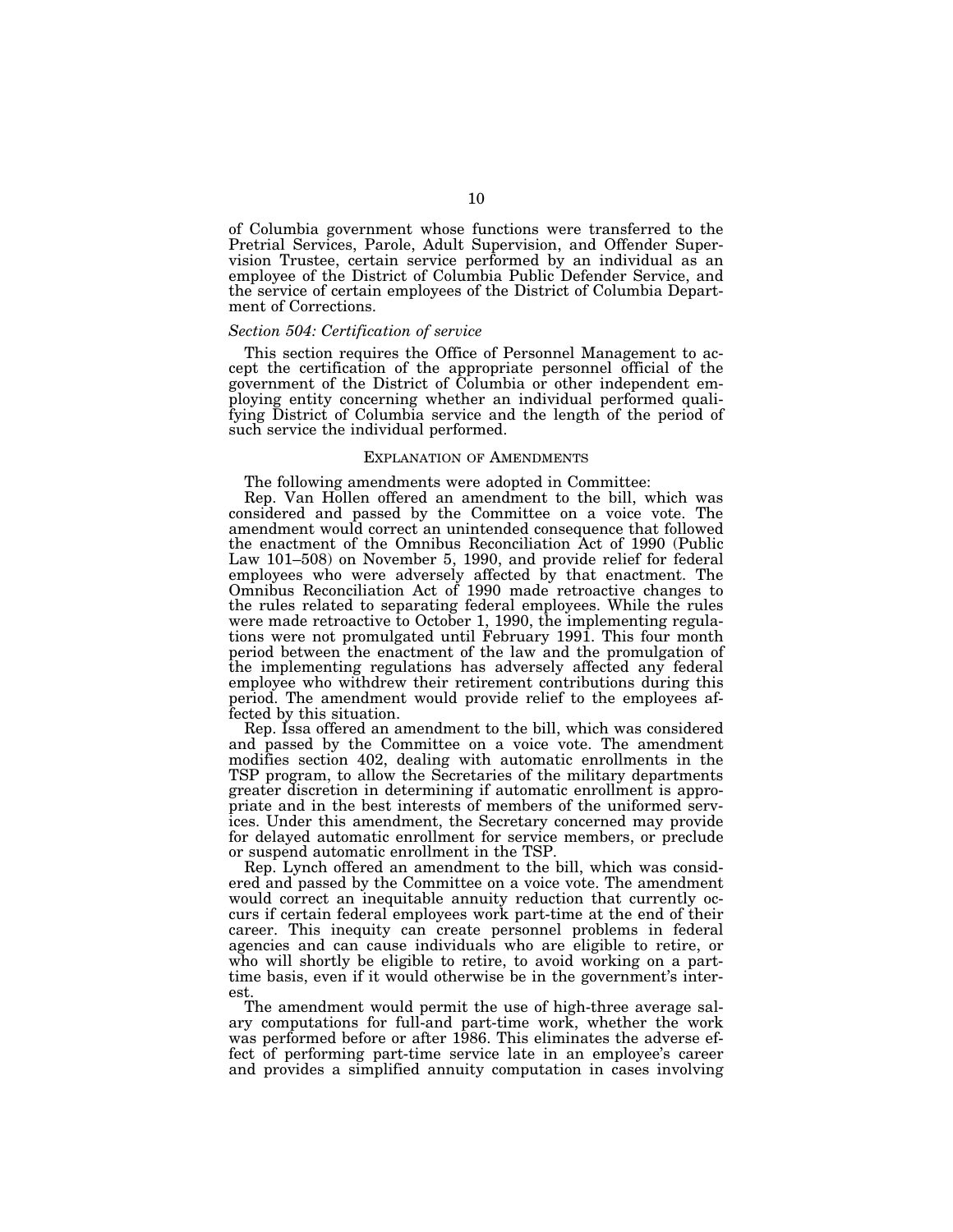part-time service. On August 31, 2007, the Subcommittee on Federal Workforce, Postal Service, and the District of Columbia held a hearing on H.R. 2780, legislation identical to the amendment proposed by Rep. Lynch. The Committee held a business meeting on March 13, 2008, to consider H.R. 2780 and ordered the bill to be reported favorably on a voice vote. (See House Committee on Oversight and Government Reform, Clarifying the Method for Computing Certain Annuities Under the Civil Service Retirement System Based on Part-Time Service, 110th Congress (2008) (H. Rept. 110–770).

Rep. Issa offered an amendment to the bill, which was considered and passed by the Committee on a voice vote. The amendment states the sense of Congress that members of the uniformed services should have a retirement system that is at least as generous as the one which is available to Federal civilian employees. The sense of Congress further recognizes that federal civilian employees under the FERS system receive matching contributions from their employing agencies (CSRS and military personnel do not). However, the costs of requiring such a matching contribution from the Department of Defense for members of the uniformed services could be significant.

The retirement benefits offered to military and civil service personnel are not intended to be identical. Although civil service employees receive matching contributions from agencies to their TSP fund, military service members receive a significantly higher percentage of pay upon becoming eligible for a pension. However, the Committee recognizes that members of the uniformed services who do not serve long enough to be eligible for a military pension are also not provided with matching TSP contributions, and are left with only the individual contributions made to a TSP fund when they leave the service. Recognizing the complex budgetary, personnel, recruitment, and retention issues at stake, the amendment requires the Secretary of Defense to report to Congress on the cost of providing matching contributions to uniformed services personnel and how such a system would affect existing recruitment and retention programs.

Rep. Norton offered an amendment to the bill, which was considered and passed by the Committee on a voice vote. The amendment adds the ''District of Columbia Court, Offender Supervision, Parole, and Public Defender Employees Equity Act of 2009'' as Title V of the legislation. This amendment would correct a long-standing limitation on retirement eligibility for some non-judicial employees of the DC Courts, the Court Services and Offender Supervision Agency (CSOSA), the DC Public Defender Service (PDS), and former DC Department of Corrections employees who were appointed to positions with the Federal Bureau of Prisons or other related federal agencies.

Under the 1997 National Capital Revitalization and Self-Government Improvement Act of 1997, the federal government took over the operation of the District of Columbia Courts and related services, making the non-judicial employees of the DC Courts and the employees of CSOSA federal employees. In 1998, employees of PDS were similarly transferred as part of the District of Columbia Courts and Justice Technical Collections Act. As federal employees, these court, CSOSA, and PDS employees were brought under the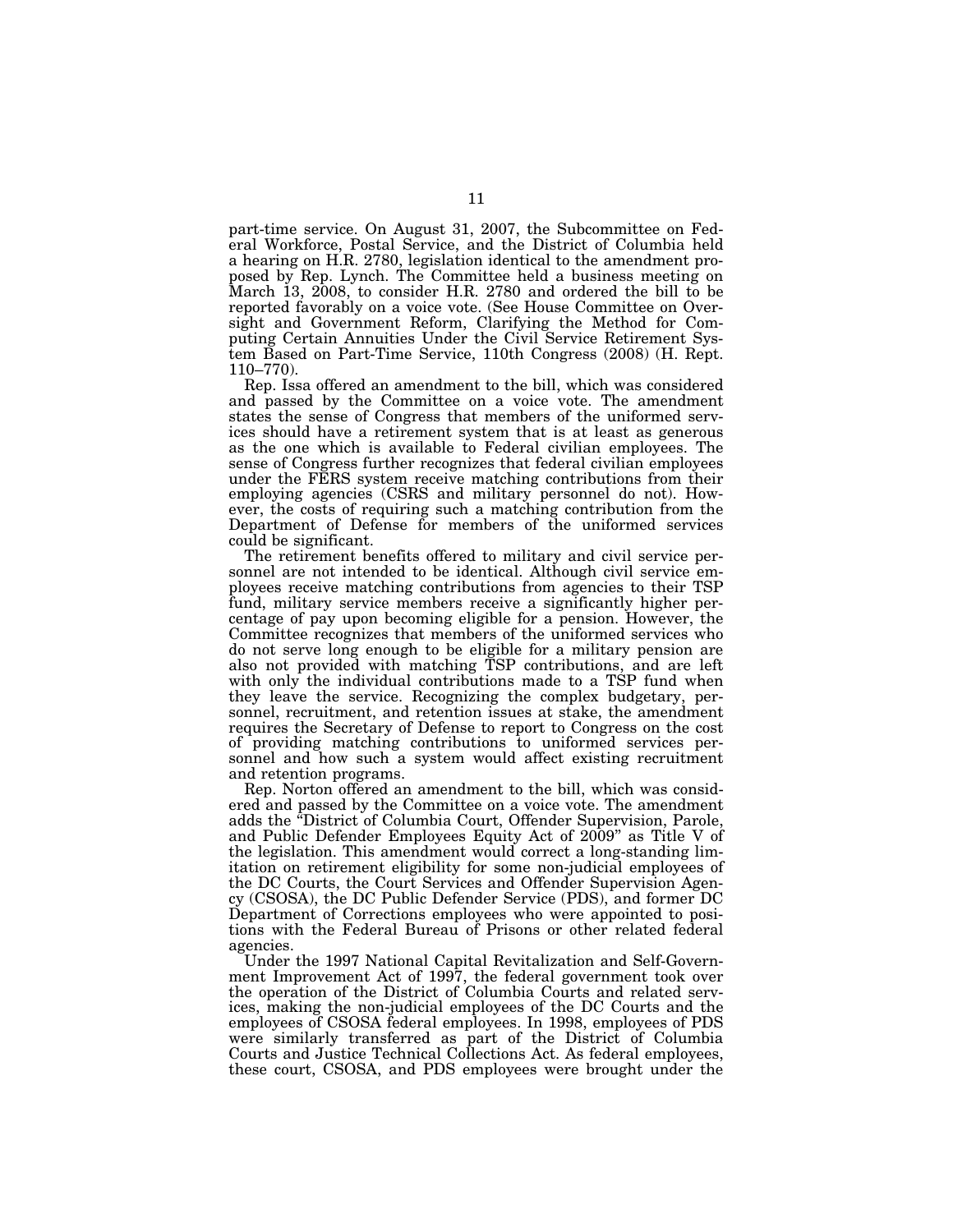FERS retirement system. However, for the employees transferred in 1997 and 1998, the calculation of their ''creditable service'' for the purposes of determining when they would be eligible to retire and the amount of annuity they would be entitled to under FERS only began from the date of the transfer. That is, the 1997 and 1998 laws made no provision for treating their years of service as court and related services employees (in many cases, in identical positions) prior to passage of these laws as creditable service for determining retirement eligibility.

The amendment requires that the time served by these employees before 1997 be counted towards the employees' overall federal retirement eligibility as ''creditable service.'' In addition, because the employees are still entitled to their DC retirement benefits (based upon their work status up until 1997), the amendment does not count the pre-1997 years spent as DC government employees towards the amount of federal retirement annuity an employee is eligible to receive. The amendment allows these employees to retire without penalty after they have given 20 years of service or more, as with other federal employees under the FERS system.

Rep. Connolly offered an amendment to the bill, which was considered and passed by the Committee on a voice vote. The amendment would allow individuals who left the federal government, and received a refund of their Federal Employees Retirement System (FERS) contributions, to re-enter government service without losing their accrued annuity. Instead of forfeiting credit earned during their prior service, returning employees would be able to redeposit their cashed out annuity, with interest, upon re-employment. This benefit is already available to federal employees who are registered under the older Civil Service Retirement System (CSRS). It ensures that former federal employees are not penalized if they wish to return to government service.

#### COMMITTEE CONSIDERATION

The Committee met on March 18, 2009, to consider Title IV of H.R. 1256 and ordered the bill, as amended, to be reported favorably by a voice vote.

#### ROLL CALL VOTES

There were no roll call votes held on the bill.

#### APPLICATION OF LAW TO THE LEGISLATIVE BRANCH

Section 102(b)(3) of Public Law 104–1 requires a description of the application of this bill to the legislative branch where the bill relates to the terms and conditions of employment or access to public services and accommodations. The bill provides for improvements to the federal employee TSP for which legislative branch employees are eligible participants.

#### STATEMENT OF OVERSIGHT FINDINGS AND RECOMMENDATIONS OF THE COMMITTEE

In compliance with clause  $3(c)(1)$  of rule XIII and clause  $(2)(b)(1)$ of rule X of the Rules of the House of Representatives, the Committee's oversight findings and recommendations are reflected in the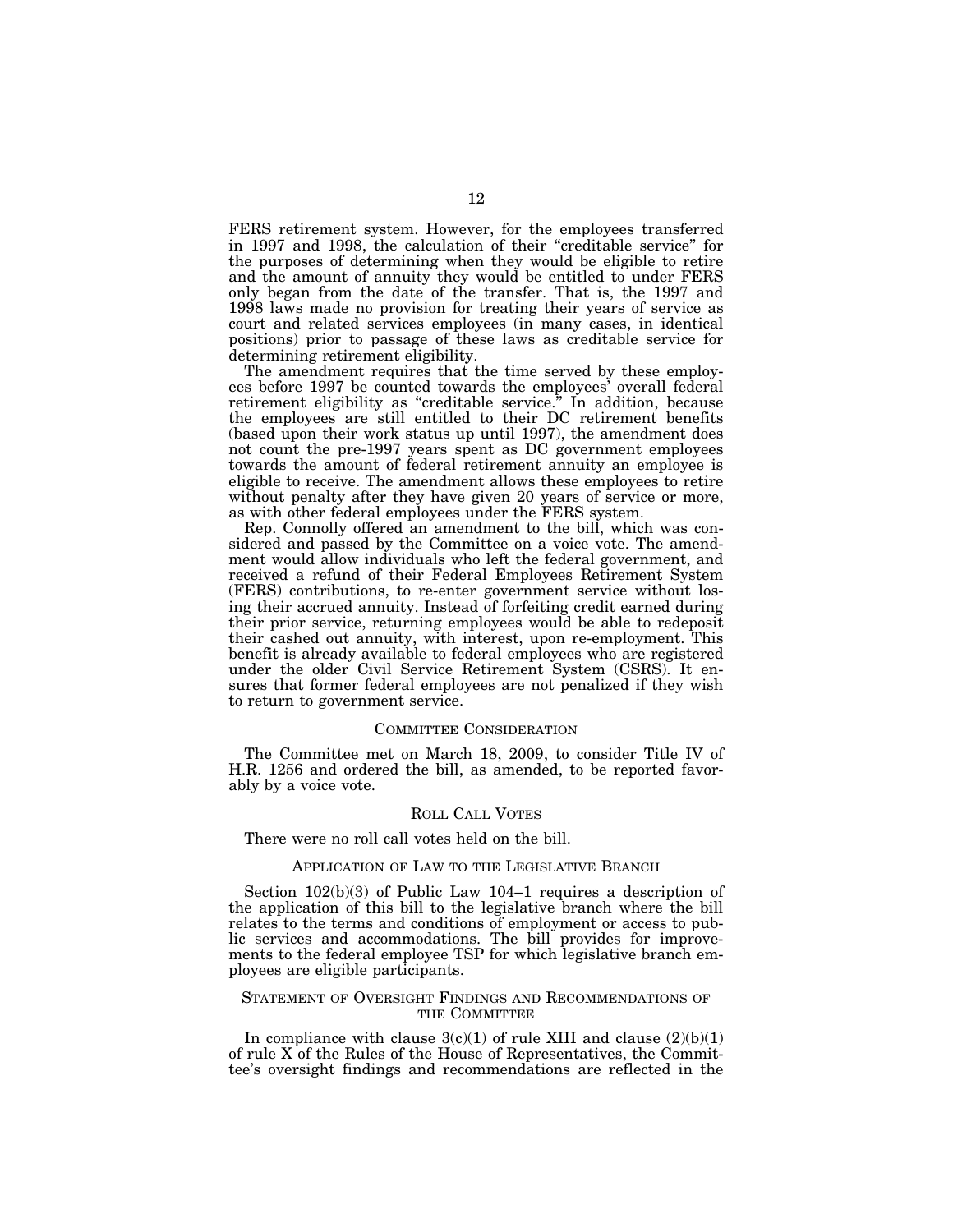descriptive portions of this report, including the need to modernize and improve the TSP.

#### STATEMENT OF GENERAL PERFORMANCE GOALS AND OBJECTIVES

In accordance with clause  $3(c)(4)$  of rule XIII of the Rules of the House of Representatives, the Committee's performance goals and objectives are reflected in the descriptive portions of this report, and include improving the operations of the TSP.

#### CONSTITUTIONAL AUTHORITY STATEMENT

Under clause  $3(d)(1)$  of rule XIII of the Rules of the House of Representatives, the Committee must include a statement citing the specific powers granted to Congress to enact the law proposed by Titles IV and V of H.R. 1256. Article I, Section 8, Clause 18 of the Constitution of the United States grants the Congress the power to enact this law.

#### FEDERAL ADVISORY COMMITTEE ACT

The Committee finds that the legislation does not establish or authorize the establishment of an advisory committee within the definition of 5 U.S.C. App., Section 5(b).

#### UNFUNDED MANDATE STATEMENT

Section 423 of the Congressional Budget and Impoundment Control Act (as amended by Section  $101(a)(2)$  of the Unfunded Mandate Reform Act, P.L. 104–4) requires a statement whether the provisions of the report include unfunded mandates. In compliance with this requirement, the Committee has received a letter from the Congressional Budget Office included herein.

#### EARMARK IDENTIFICATION

Titles IV and V of H.R. 1256 do not contain any congressional earmarks, limited tax benefits, or limited tariff benefits as defined in clause 9(d), 9(e), or 9(f) of rule XXI.

#### COMMITTEE ESTIMATE

Clause  $3(d)(2)$  of rule XIII of the Rules of the House of Representatives requires an estimate and a comparison by the Committee of the costs that would be incurred in carrying out Titles IV and V of H.R. 1256. However, clause 3(d)(3)(B) of that rule provides that this requirement does not apply when the Committee has included in its report a timely submitted cost estimate of the bill prepared by the Director of the Congressional Budget Office under section 402 of the Congressional Budget Act.

### BUDGET AUTHORITY AND CONGRESSIONAL BUDGET OFFICE COST ESTIMATE

With respect to the requirements of clause  $3(c)(2)$  of rule XIII of the Rules of the House of Representatives and section 308(a) of the Congressional Budget Act of 1974 and with respect to requirements of clause  $(3)(c)(3)$  of rule XIII of the Rules of the House of Representatives and section 402 of the Congressional Budget Act of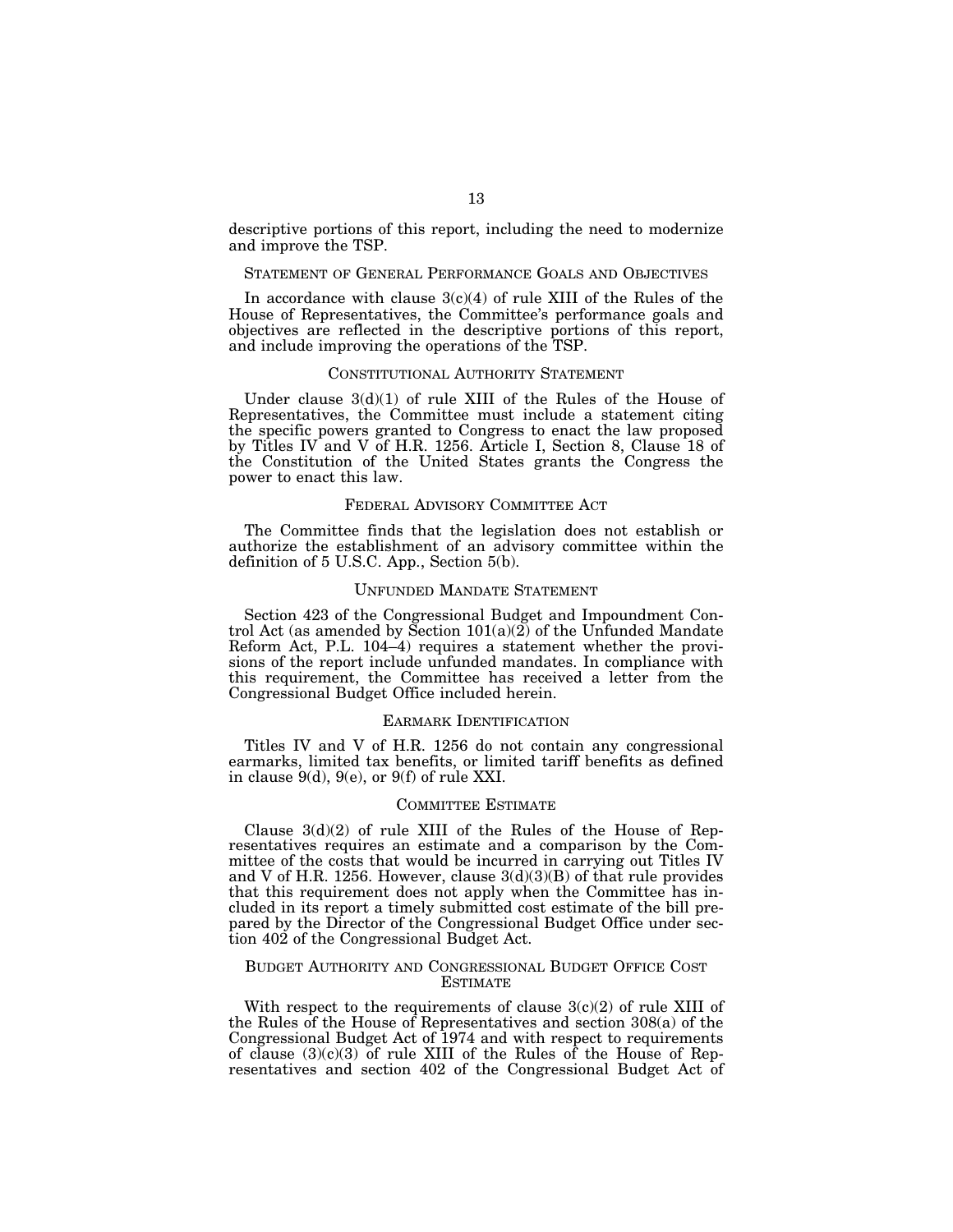1974, the Committee has received the following cost estimate for H.R. 1256 from the Director of the Congressional Budget Office: U.S. CONGRESS

CONGRESSIONAL BUDGET OFFICE *Washington, DC, March 24, 2009.* 

Hon. EDOLPHUS TOWNS, *Chairman, Committee on Oversight and Government Reform House of Representatives, Washington, DC.* 

DEAR MR. CHAIRMAN: The Congressional Budget Office has prepared the enclosed estimate for H.R. 1256, the Family Smoking Prevention and Tobacco Control Act.

If you wish further details on this estimate, we will be pleased to provide them. The CBO staff contacts are Julia Christensen and Amber Marcellino.

Sincerely,

DOUGLAS W. ELMENDORF, *Director.* 

Enclosure.

#### *H.R. 1256—Family Smoking Prevention and Tobacco Control Act*

Summary: H.R. 1256 would authorize the Food and Drug Administration (FDA) to regulate tobacco products, and would require the agency to assess fees on manufacturers and importers of tobacco products to cover the cost of FDA's new regulatory activities authorized by the bill. Such fees could be collected and made available for obligation only to the extent and in the amounts provided in advance in appropriation acts. The bill also contains provisions that affect direct spending and revenues associated with the retirement benefits of federal employees.

CBO estimates that:

• Implementing the bill would increase spending subject to appropriation, on net, by about \$0.1 billion over the 2010–2014 period and by \$0.8 billion over the 2010–2019 period, assuming annual appropriation actions consistent with the bill;

• Enacting H.R. 1256 would increase direct spending by \$0.2 billion over the 2010–2014 period and by \$0.6 billion over the 2010– 2019 period;

• Federal revenues would increase by \$0.3 billion over the 2010– 2014 period and by \$1.3 billion over the 2010–2019 period; and

• Considering both the revenue and direct spending effects, enacting the bill would reduce budget deficits by a total of \$0.1 billion over the 2010–2014 period and by \$0.7 billion over the 2010–2019 period. (Those amounts exclude the effects that are subject to appropriation action.)

The legislation's effects on direct spending and revenues over the 2009–2013 and 2009–2018 periods are relevant for enforcing payas-you-go rules under the current budget resolution. CBO estimates that enacting H.R. 1256 would increase direct spending by \$0.1 billion over the 2009–2013 period and by \$0.5 billion over the 2009– 2018 period. Enacting the bill also would increase revenues by \$0.2 billion over the 2009–2013 period and by \$1.0 billion over the 2009–2018 period. Together, those changes would yield net pay-asyou-go savings of \$0.1 billion over five years and \$0.5 billion over 10 years.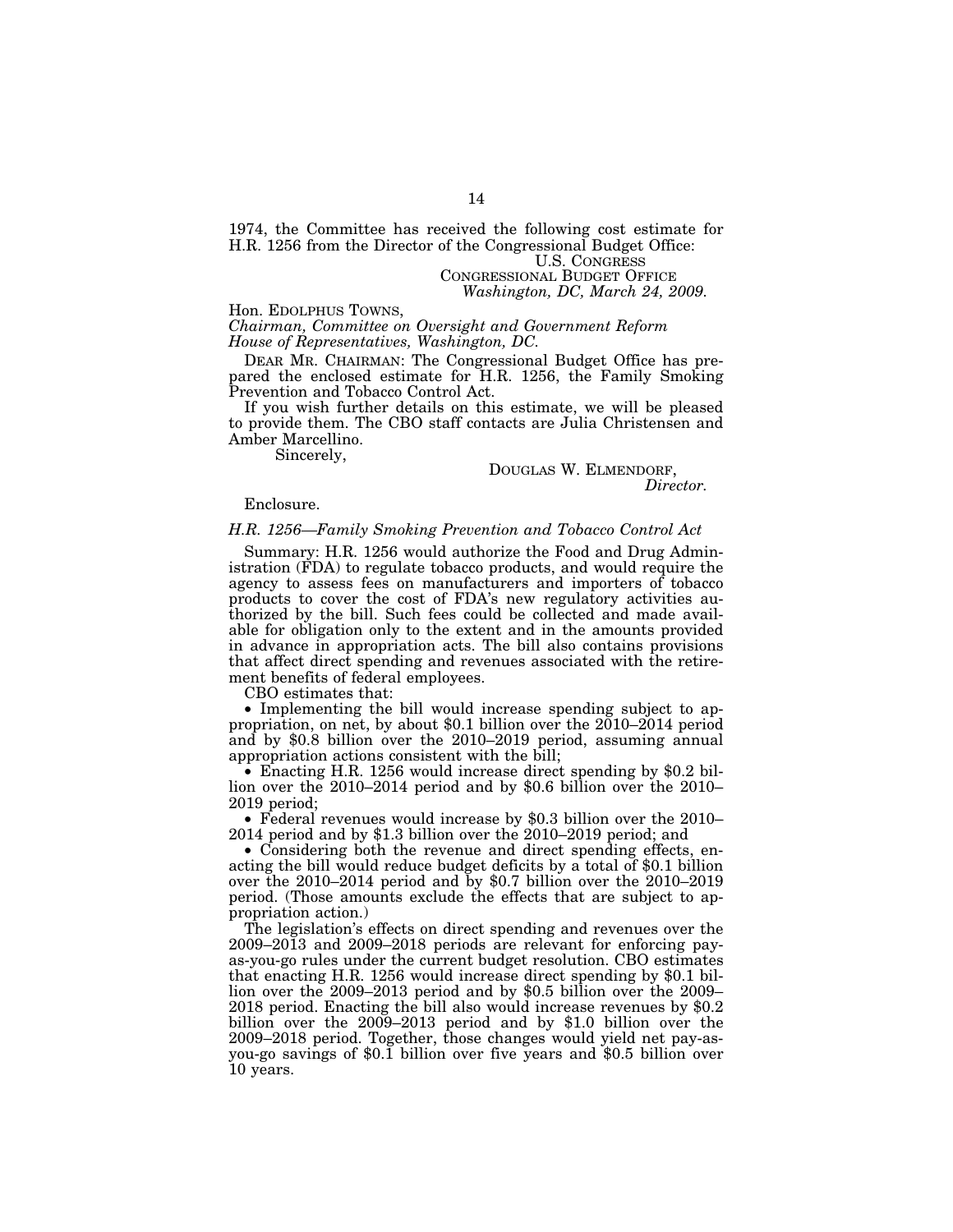H.R. 1256 contains intergovernmental mandates as defined in the Unfunded Mandates Reform Act (UMRA) because it would preempt certain state laws governing tobacco products and require tribal governments that manufacture or distribute tobacco products to comply with new federal regulations. CBO estimates that the costs to state, local, and tribal governments to comply with the mandates in the bill would not exceed the threshold established in UMRA (\$69 million in 2009, adjusted annually for inflation).

CBO also expects that the federal regulations authorized by this bill would result in lower consumption of tobacco products and thus would reduce the amount of tax revenues and settlement funds collected by state and local governments. However, those declines in revenues, estimated to total over \$1 billion during the 2010–2014 period, would not result from intergovernmental mandates.

H.R 1256 would impose a number of mandates on private-sector entities. Among other things, the bill would assess a fee on companies that manufacture or import tobacco products, impose new restrictions on the sale, distribution and marketing of tobacco products, mandate disclosure of product information and grant FDA authority to regulate tobacco products. CBO estimates that the aggregate direct cost of complying with those mandates would exceed the threshold established by UMRA for private-sector mandates (\$139 million in 2009, adjusted annually for inflation) in each year, beginning with 2010.

Estimated cost to the Federal Government: The estimated budgetary impact of H.R. 1256 is shown in the following table. The costs of this legislation fall primarily within budget functions 550 (health) and 600 (income security).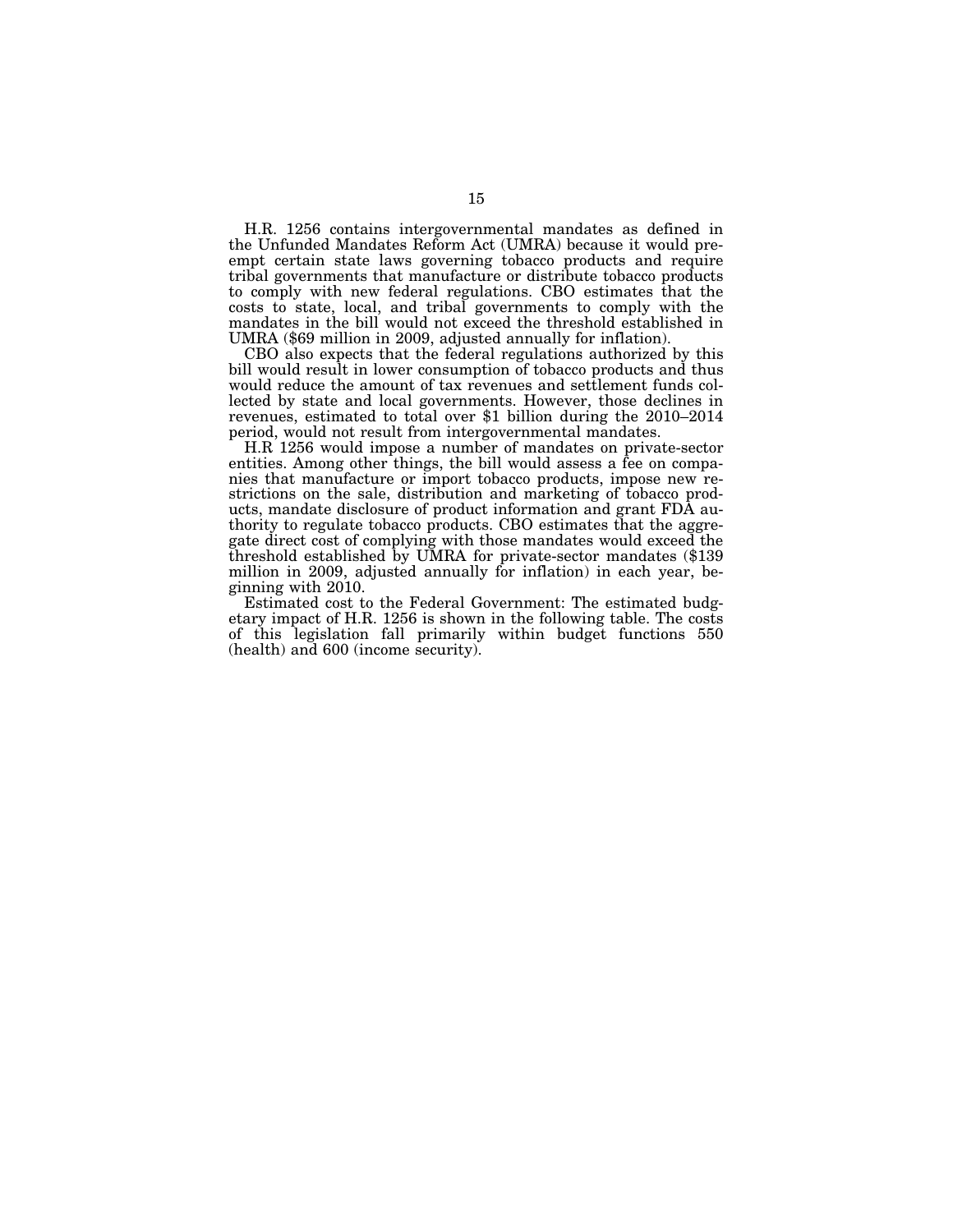|                                                                                                      |                                              |                                |                            |               |                                      |                              | By fiscal year, in millions of dollars- |                   |                              |                   |                      |                    |
|------------------------------------------------------------------------------------------------------|----------------------------------------------|--------------------------------|----------------------------|---------------|--------------------------------------|------------------------------|-----------------------------------------|-------------------|------------------------------|-------------------|----------------------|--------------------|
|                                                                                                      | 2010                                         | 2011                           | 2012                       | 2013          | 2014                                 | 2015                         | 2016                                    | 2017              | 2018                         | 2019              | 2010-2014            | 2010-2019          |
|                                                                                                      | CHANGES IN SPENDING SUBJECT TO APPROPRIATION |                                |                            |               |                                      |                              |                                         |                   |                              |                   |                      |                    |
| Collection of New Tobacco Fees:<br>Food and Drug Administration (FDA)                                |                                              |                                |                            |               |                                      |                              |                                         |                   |                              |                   |                      |                    |
|                                                                                                      | $-235$                                       | $-450$<br>$-450$               | $-477$<br>477              | $-505$        | 534<br>$\mathbf{I}$                  | <b>SSS</b><br>$\overline{1}$ | 599<br>599<br>$\mathbf{I}$              | $-635$<br>$-635$  | $-672$<br>$-672$             | $-712$            | $-2,201$<br>$-2,201$ | $-5,385$           |
| Tobacco Products:<br>Authorization Level<br>Estimated Outlays<br>Spending of Fees by FDA to Regulate | $-235$                                       |                                |                            | $-505$        |                                      | $\overline{1}$               | $\overline{\phantom{a}}$                |                   |                              | $-712$            |                      | $-5,385$           |
|                                                                                                      |                                              |                                | 477                        |               |                                      |                              |                                         |                   |                              |                   |                      | 5,385              |
|                                                                                                      | $235$<br>$50$                                | 450<br>275                     | 498                        | 505<br>610    | 534<br>619                           | 566<br>627                   | 59<br>529                               | 631               | 672                          | 712               | 2,201<br>2,052       | 5,315              |
|                                                                                                      |                                              |                                |                            |               |                                      |                              |                                         |                   |                              |                   |                      |                    |
|                                                                                                      | $\circ$                                      |                                |                            |               |                                      |                              |                                         |                   |                              |                   |                      |                    |
| Estimated Outlays<br>Thrift Savings Plan Enhancement:                                                | $-185$                                       | 175<br>$\overline{1}$          | $\frac{1}{21}$             | $\degree$ 0.5 | ి ప                                  | $\circ$ 5                    | $\circ$ $\approx$                       | $\frac{4}{1}$     | $\frac{4}{1}$                | $^{-1}$           | $-149$               | $rac{1}{\sqrt{2}}$ |
|                                                                                                      |                                              |                                |                            |               |                                      |                              |                                         |                   |                              |                   |                      |                    |
|                                                                                                      |                                              | 49                             | ಜ ಜ                        | K<br>K<br>K   | 88<br>88                             | $\frac{25}{101}$             | $\frac{22}{11}$                         | $\frac{12}{121}$  | $\frac{130}{130}$            | $\frac{33}{139}$  | 290<br>285           | 894<br>887         |
|                                                                                                      | $\mathbf{r}$                                 |                                |                            |               |                                      |                              |                                         |                   |                              |                   |                      |                    |
|                                                                                                      |                                              |                                |                            |               |                                      |                              |                                         |                   |                              |                   |                      |                    |
|                                                                                                      |                                              | $\overline{4}$                 |                            |               |                                      |                              |                                         | $\frac{121}{117}$ |                              |                   | 290<br>136           | 894<br>817         |
| Estimated Outlays                                                                                    | $14$<br>$-172$                               | $-128$                         | 23                         | $76$<br>180   | 89<br>173                            | $\frac{22}{20}$              | $\frac{12}{141}$                        |                   | $\frac{130}{126}$            | $\frac{135}{135}$ |                      |                    |
|                                                                                                      |                                              |                                | CHANGES IN DIRECT SPENDING |               |                                      |                              |                                         |                   |                              |                   |                      |                    |
| Sick Leave Retirement Credit:                                                                        |                                              |                                |                            |               |                                      |                              |                                         |                   |                              |                   |                      |                    |
|                                                                                                      |                                              |                                |                            |               |                                      |                              |                                         |                   |                              | $\Xi$             |                      |                    |
|                                                                                                      | $\infty$ $\infty$                            |                                | 27                         | 55<br>22      | 48                                   | ន ន                          | 22                                      | 86<br>86          | $\frac{50}{20}$              | 114               | 137                  | 563<br>563         |
|                                                                                                      |                                              |                                |                            |               |                                      |                              |                                         |                   |                              |                   |                      |                    |
|                                                                                                      |                                              |                                |                            |               |                                      |                              |                                         |                   | ≘                            |                   |                      | 106                |
|                                                                                                      | $\infty$ $\infty$                            |                                |                            | $\Xi$ $\Xi$   | ニニ                                   | $\approx$ $\approx$          | 22<br>22                                | <u>m</u> m        |                              | ココ                | $42$                 | 106                |
|                                                                                                      |                                              |                                |                            |               |                                      |                              |                                         |                   |                              |                   |                      |                    |
|                                                                                                      | $\overline{1}$                               | $\begin{array}{c} \end{array}$ | $\frac{4}{1}$              | $-6$          | თ<br>$\mathbf{I}$                    | 류류                           | $-13$                                   |                   |                              | $-20$             |                      |                    |
|                                                                                                      | 7                                            | 2<br>$\overline{\phantom{a}}$  | $\overline{1}$             | $\frac{6}{1}$ | $\sigma$<br>$\overline{\phantom{a}}$ |                              | $-13$                                   | $\frac{15}{15}$   | $\frac{18}{18}$              |                   | $-22$                | ႙ၷ<br>၂ ၂          |
| Total Changes:<br>Estimated Budget Authority                                                         |                                              |                                |                            |               |                                      |                              |                                         |                   |                              |                   |                      |                    |
|                                                                                                      | 51                                           |                                |                            |               |                                      |                              |                                         |                   |                              |                   |                      |                    |
| Estimated Outlays                                                                                    | $\overline{15}$                              | ನ ನ                            | នន                         | 극             | <u>ទី ទី</u>                         | ದ ದ                          | 77                                      | ಹ ಹ               | 55                           | $\frac{88}{100}$  | 157<br>157           | 576                |
|                                                                                                      |                                              | CHANGES                        | IN REVENUES                |               |                                      |                              |                                         |                   |                              |                   |                      |                    |
| Thrift Savings Plan Enhancement<br>Tobacco Excise Taxes and Fines                                    | <u>ន ។</u><br>$\overline{1}$                 | $-29$                          | 8 S                        | $127 - 55$    | $155$<br>$-73$                       | $198 - 94$                   | 255<br>117<br>$\overline{1}$            | $-145$            | 426<br>177<br>$\overline{1}$ | 550               | $\frac{54}{210}$     | $2,263$<br>$-955$  |
|                                                                                                      |                                              |                                | T                          |               |                                      |                              |                                         |                   |                              |                   |                      |                    |
|                                                                                                      | 57                                           | S0                             | SS <sub>1</sub>            | 5             | 82                                   | 107                          | 138                                     | 185               | 249                          | 338               | 294                  | 1,308              |

16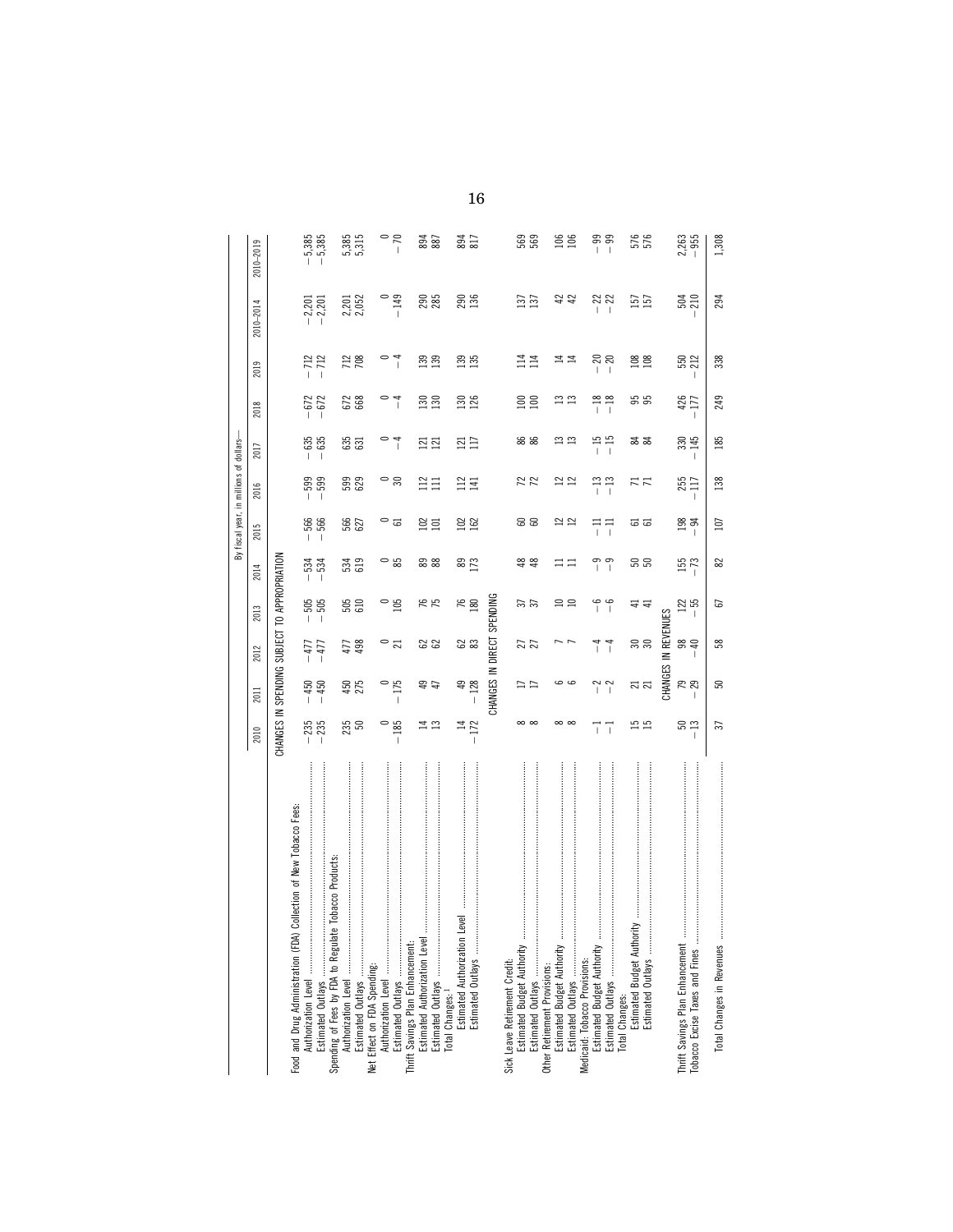# NET IMPACT ON THE DEFICIT FROM CHANGES IN DIRECT SPENDING AND REVENUES NET IMPACT ON THE DEFICIT FROM CHANGES IN DIRECT SPENDING AND REVENUES

Estimated Deficit Impact 2 ¥22 ¥29 ¥28 ¥26 ¥32 ¥43 ¥67 ¥101 ¥154 ¥230 ¥137 ¥732

In addition, H.R. 1256 would require the Government Accountability Office to conduct a study on cross-border trade in tobacco products. CBO estimates that study would cost about \$1 million, assuming the availability of ap In addition, H.R. 1256 would require the Government Accountability Office to conduct a study on cross-border trade in tobacco products. CBO estimates that study would cost about \$1 milion, assuming the availability of appr funds. 2 Negative numbers indicate a reduction in the deficit.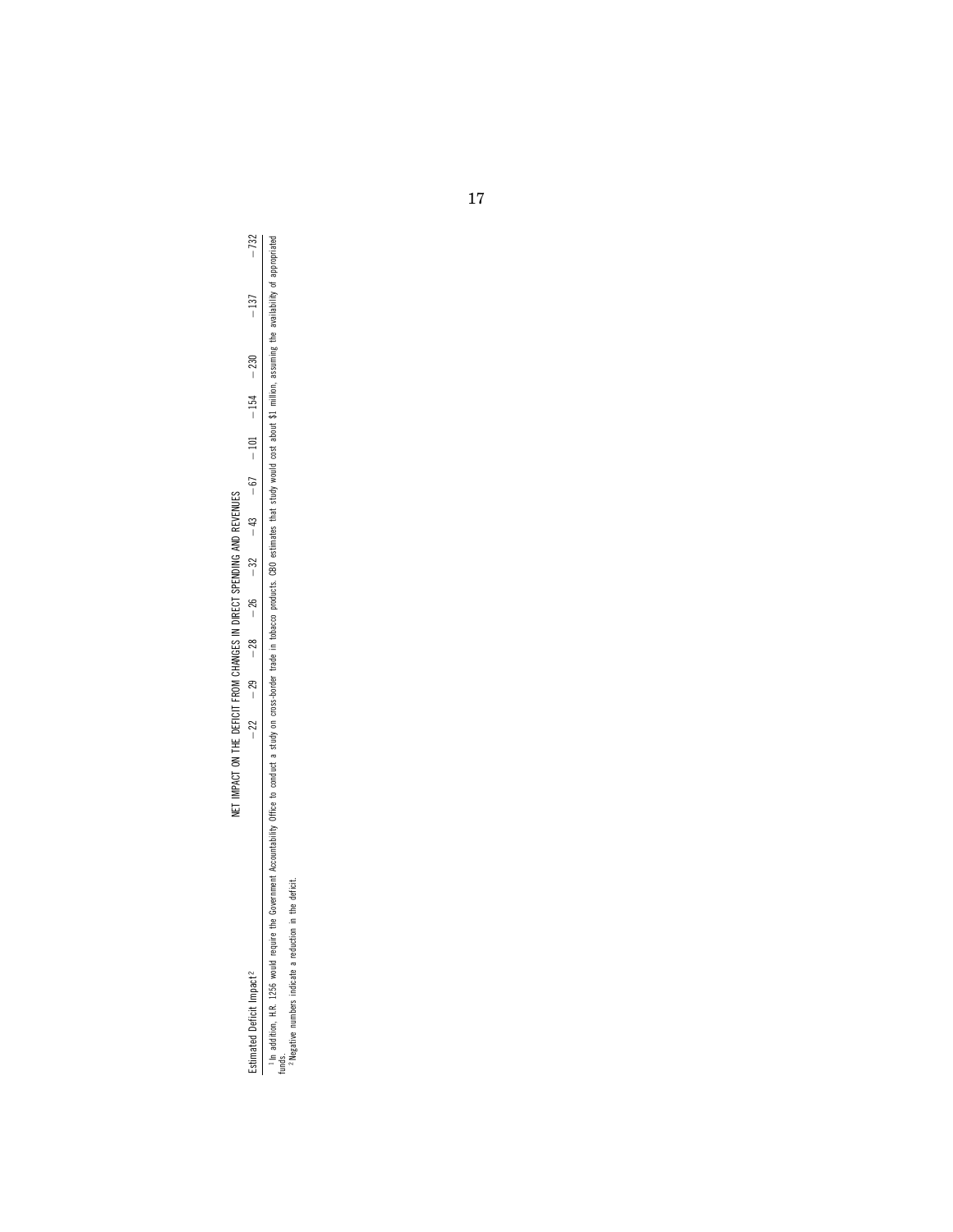Basis of estimate: For this estimate, CBO assumes that H.R. 1256 will be enacted near the start of fiscal year 2010, that the full amounts authorized will be collected (starting in fiscal year 2010) to fund FDA's regulatory activities authorized under the bill, and that outlays will follow historical patterns for similar activities.

H.R. 1256 would authorize FDA to regulate tobacco products. Such authority would include:

• Setting national standards for tobacco products, including a ban on cigarettes that contain certain additives or flavors (other than tobacco or menthol) that are a characterizing flavor of the tobacco product or tobacco smoke;

• Implementing new restrictions on the sale, distribution, and marketing of tobacco products;

• Requiring manufacturers of certain tobacco products to submit a marketing application to FDA and requiring manufacturers of certain products that are ''substantially equivalent'' to ones already on the market before a particular date to notify FDA by submitting a report with specified information before entering the market;

• Directing manufacturers and importers of tobacco products to adhere to new labeling requirements and to submit specific information, including health-related research, to the FDA about their products;

• Mandating the annual registration of all establishments that manufacture, prepare, compound, or process tobacco products and specifying certain inspection, record-keeping and reporting requirement for manufacturers and importers; and

• Enforcing compliance with requirements specified in the bill.

H.R. 1256 would establish the Center for Tobacco Products within the FDA. It also would require FDA to reinstate certain regulations issued in 1996 intended to limit tobacco sales and marketing, especially to children. (The Supreme Court ruled in 2000 that the FDA did not have the authority to issue such regulations.) The bill explicitly would prohibit FDA from banning certain tobacco products or requiring the reduction of nicotine yields of tobacco products to zero. The legislation also would require FDA to issue new regulations relating to the testing and reporting of tobacco product information.(Such regulations could also include requirements for public disclosure of that information.) Among other things, H.R. 1256 would require the Secretary of Health and Human Services (HHS) to publish a list of the amounts of harmful and potentially harmful constituents of each tobacco product.

#### *Use of tobacco products in the United States*

At least partly as a result of efforts by the federal government, state governments, and the public health community, cigarette smoking has declined substantially over the past decade: in 2005, about 21 percent of adults in the United States were smokers, compared to about 25 percent in 1995. The recent increase in the federal excise tax on cigarettes as a result of the Children's Health Insurance Program Reauthorization Act (Public Law 111–3)—from \$0.39 to \$1.01 per pack—is likely to contribute to a continuing decline in smoking. CBO expects that consumption of tobacco prod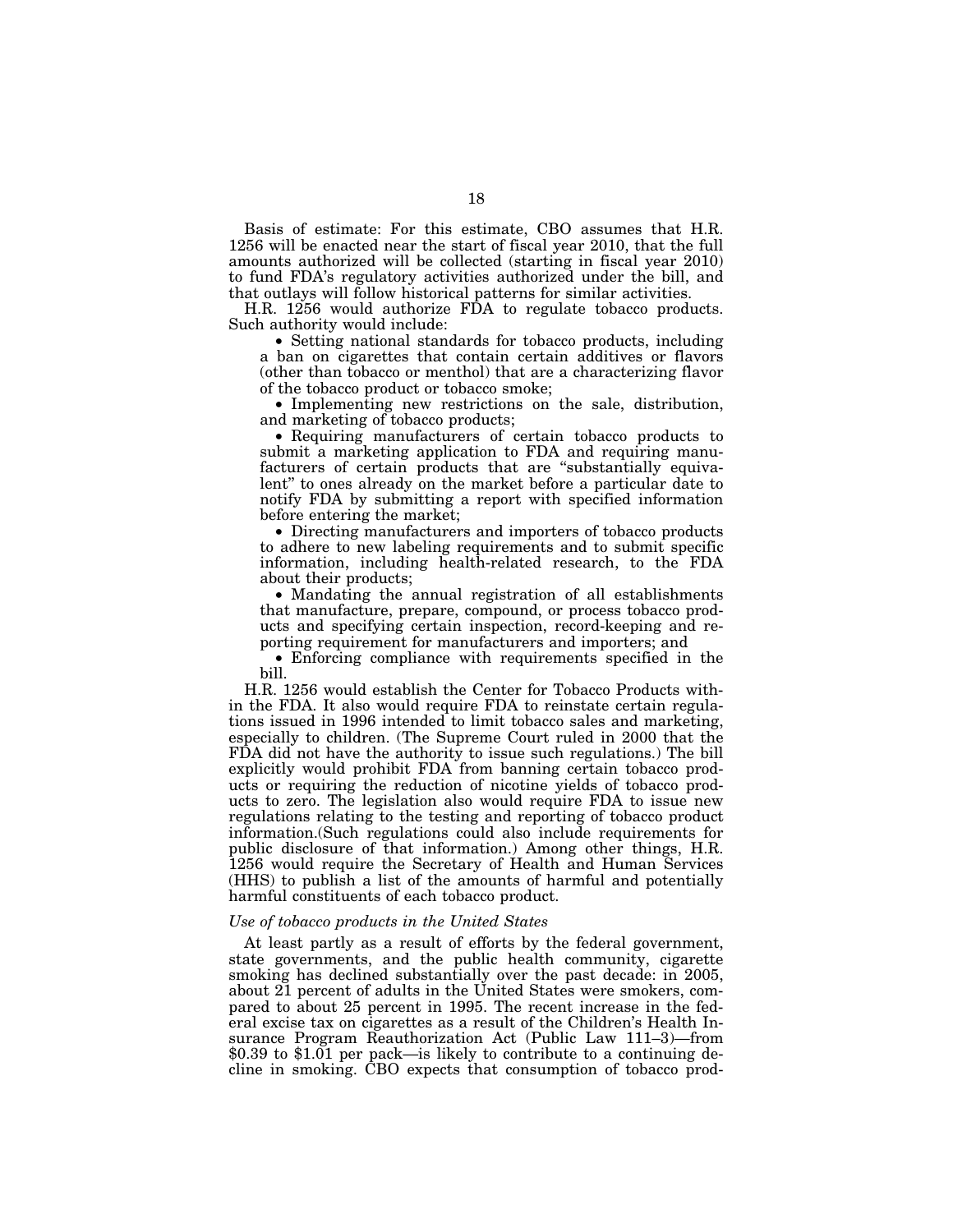ucts in the United States would further decline as a result of enacting H.R. 1256.

The effect of regulatory activities authorized under the bill on the use of tobacco products is uncertain because ongoing initiatives to reduce the use of tobacco products are expected to continue under current law. In particular, public heath efforts by federal, state, and local governments and by private entities have contributed to a substantial reduction in underage smoking in recent years. For example, the proportion of 17-year-olds who smoke declined from 19 percent in 1995 to 10 percent in 2005. Significant efforts to reduce underage smoking (the group most directly targeted by many of the interventions envisioned under the bill) have been taken as a result of the Master Settlement Agreement (MSA) in 1998 between major tobacco manufacturers and settling states. States and localities also continue to pursue public health initiatives independent of the MSA to reduce smoking and to limit health risks to the public associated with smoking. (However, funding for such activities is subject to the fiscal constraints of state and local budgets.) Public health efforts funded by federal programs and coverage of smoking cessation therapies (including those offered under certain public programs) also aim to reduce the use of tobacco under current law.

The expected impact of the legislation on the use of tobacco products stems from a combination of regulatory and economic factors. The regulatory changes with the largest potential to reduce smoking include: restricting access to tobacco by youths, requiring an increase in the size of warning labels on certain tobacco packaging (and authorizing the Secretary of HHS to mandate further changes to enhance warning labels), limiting certain marketing and advertising activities (especially those that target youths), and requiring FDA permission before manufacturers can market tobacco products that suggest reduced health risks or exposure to particular substances.1 In addition, tobacco consumption would decline because the assessment of new fees on manufacturers and importers of tobacco products would probably result in higher prices of tobacco products.

Based on information from academic and other researchers, CBO estimates that H.R. 1256 would result in a further reduction in the number of underage tobacco users of 11 percent by 2019. CBO also estimates that implementing H.R. 1256 would lead to a further decline in smoking by adults by about 2 percent after 10 years. CBO has incorporated these projected changes in U.S. tobacco consumption into its estimates of the impact of the bill on Medicaid spending and on receipts from excise taxes on tobacco products.

#### *Spending subject to appropriation*

CBO estimates that implementing H.R. 1256 would increase spending subject to appropriation, on net, by \$0.1 billion over the 2010–2014 period and by \$0.8 billion over the 2010–2019 period, assuming the appropriation action consistent with the bill. The effect on discretionary spending by federal programs reflects the authorized funding relating to the federal regulation of tobacco prod-

 $1$  For example, pursuant to a timeline specified in the bill, descriptors on a tobacco product such as "low," "light," or "mild" would be prohibited and certain health-related claims not allowed unless manufacturers rece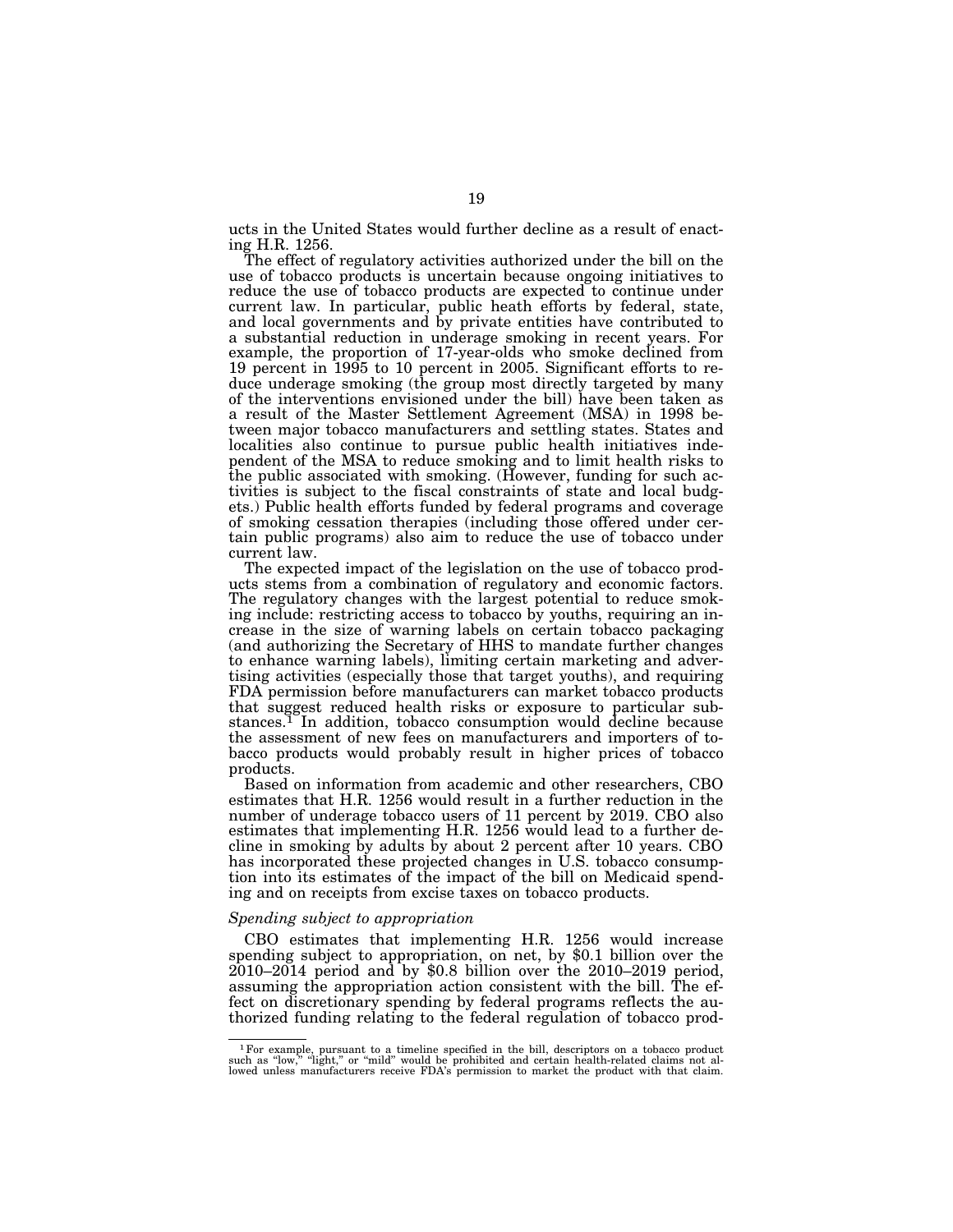ucts and federal agency costs associated with changes to the Thrift

Savings Plan (TSP) specified in the bill.<br>The costs for FDA to administer the new regulatory activities authorized under the legislation— $$2.1$  billion over the 2010–2014 period and \$5.3 billion over the 2010-2019 period—would be covered by fees assessed on manufacturers and importers of tobacco products, resulting in a very small net impact on discretionary spending over the next 10 years (and no net impact over time). CBO estimates that automatic enrollment, under the bill, of new TSP participants would increase the cost for federal civilian agencies relating to their matching contributions for employees. The estimated TSP costs would sum to \$0.9 billion over the  $2010-2019$  period, assuming the appropriation of the necessary amounts.

Collection of New Fees. H.R. 1256 would establish a program to assess fees to fund FDA's administrative costs for new regulatory activities relating to tobacco products authorized by the bill. The legislation would authorize the quarterly assessment of fees on manufacturers and importers of such products. It would authorize the appropriation of assessments equal to \$85 million in 2009, \$235 million in 2010, \$450 million in 2011, \$477 million in 2012, \$505 million in 2013, \$534 million in 2014, \$566 million in 2015, \$599 million in 2016, \$635 million in 2017, \$672 million in 2018, and \$712 million in 2019 and each subsequent year.

Fees authorized by the bill would be collected and made available for obligation only to the extent and in the amounts provided in advance in appropriation acts. As a result, those collections would be credited as an offset to discretionary spending.

Spending of Fees by FDA to Regulate Tobacco Products. Spending of the new fees assessed by FDA to regulate tobacco products also would be classified as discretionary spending because the authorized amounts would be available for obligation subject to appropriation action. Amounts collected would be available to cover FDA's administrative costs to regulate tobacco products at any point in the future.

Given the uncertainty surrounding how the FDA would implement such a large expansion of its regulatory activities, it is difficult to estimate the resources necessary—particularly in the early years—to implement the bill. We anticipate that, over the initial five-year period after enactment, FDA would actively develop the necessary infrastructure to operate the new tobacco program and that its ability to enter into obligations and disburse funds would grow rapidly. The legislation would limit the budget for the new program to the aggregate amount of fees collected for such purpose, and there would likely be some lag (at least initially) between when fees are collected and when they are spent.

Assuming appropriation action consistent with the bill, CBO estimates that implementing the program to assess fees to cover new FDA costs associated with regulating tobacco would reduce net discretionary outlays by \$149 million over the 2010–2014 period and by \$70 million over the 2010–2019 period, because the spending of fees would lag behind their collection.

Thrift Savings Plan. The bill would require that newly hired federal employees who are eligible for the TSP be automatically enrolled in that program. The automatic enrollment of participants in TSP would increase the matching contributions of the civilian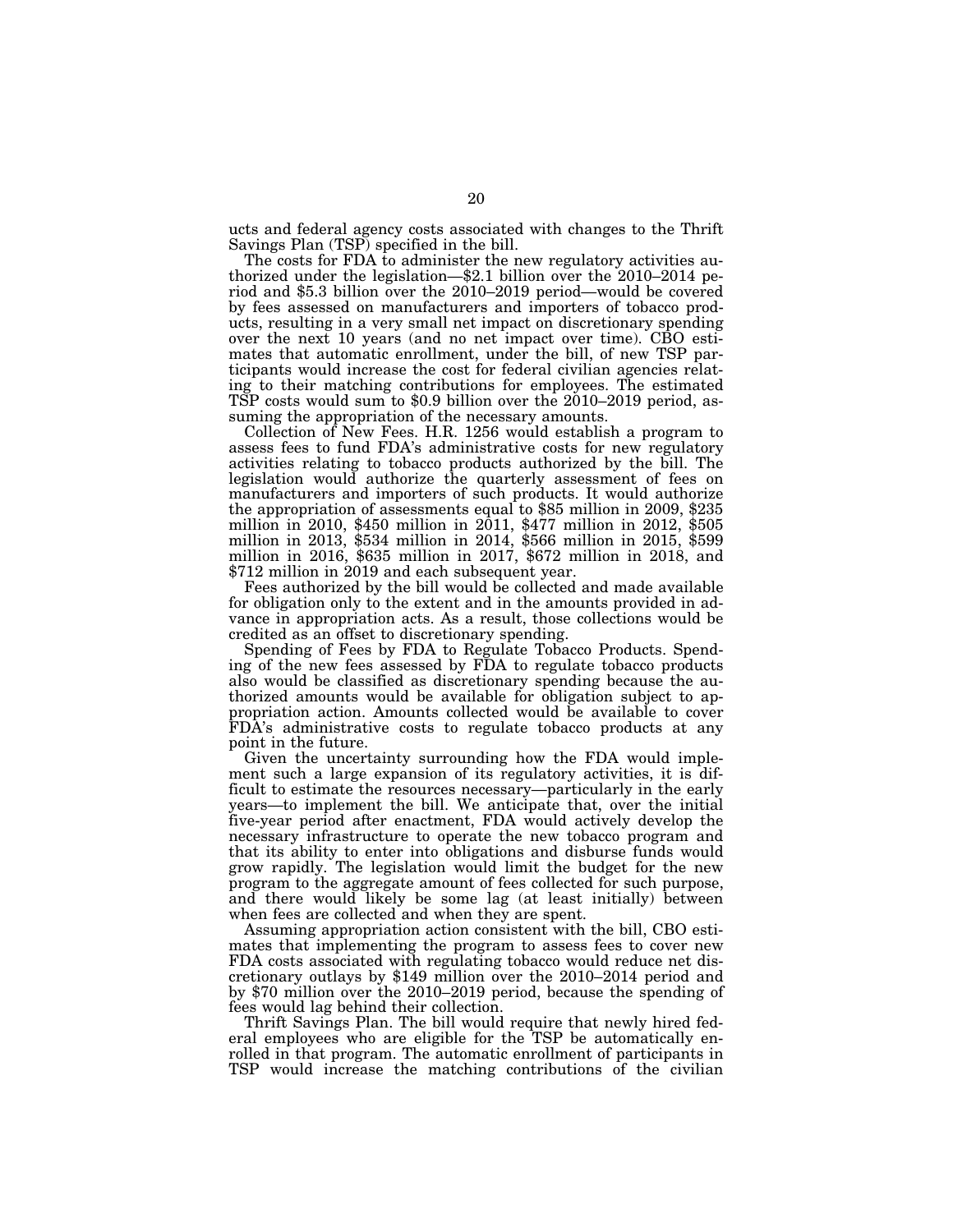agencies that employ them (which are paid from personnel budgets and are usually considered spending subject to appropriation) by creating a greater and earlier participation rate of employees in the program. According to data from a 2006 survey conducted by the Federal Thrift Retirement Investment Board, 52 percent of employees enrolled in the Federal Employees Retirement System (FERS) voluntarily contribute to the TSP in their first year of eligibility, but 86 percent contribute by their sixth year. (Although federal employees covered by the Civil Service Retirement System (CSRS) are also eligible to participate in the TSP, they would not be affected by automatic enrollment.) Using information from that survey, CBO expects that under automatic enrollment more than 90 percent of eligible new entrants would contribute to the TSP in their first year and that a similar proportion would continue to contribute by their 10th year (some would opt out in the beginning and others would likely change their status in the future).

For the uniformed services, the characteristics of potential participants differ. The current average rate for voluntary participation of new enlistees is approximately 25 percent, and unlike civilian employees, the uniformed services do not currently contribute on behalf of their members. Based on lower voluntary enrollment rates and the lack of agency contributions, CBO expects that under automatic enrollment more than 40 percent of eligible new entrants would contribute.

Assuming that the bill becomes effective in October 2009 and that civilian agencies would not begin matching contributions for an additional six months, participants would receive an increase in matching agency contributions of 3 percent of their basic pay for the third quarter of fiscal year 2010 and 3 percent per year thereafter. CBO estimates that enacting H.R. 1256 would increase agency contributions by nearly \$0.9 billion over the 2010–2019 period.

Federal Trade Commission (FTC). The bill would authorize the FTC to enforce provisions in the bill relating to advertising that would be considered unfair or deceptive trade practices under the Federal Trade Commission Act. Currently, the FTC enforces certain laws governing warnings printed on labels of cigarettes and smokeless tobacco, among other things. Based on information from the FTC, CBO expects that the FTC's new enforcement activities under H.R. 1256 would replace some of its current enforcement activities that would be transferred to FDA under the bill. CBO estimates that any additional costs to the FTC would be insignificant.

Other Provisions. H.R. 1256 would require the Government Accountability Office to conduct a study on cross-border trade in tobacco products. CBO estimates that conducting the study would cost about \$1 million, assuming the availability of the necessary funds. CBO also anticipates that any additional costs for other federal agencies that might assist FDA with implementing certain requirements relating to the regulation of tobacco specified in the bill would not be significant.

#### *Direct spending*

CBO estimates that enacting H.R. 1256 would increase direct spending, on net, by \$0.2 billion over the 2010–2014 period and by \$0.6 billion over the 2010–2019 period. That estimate primarily reflects two effects of the bill: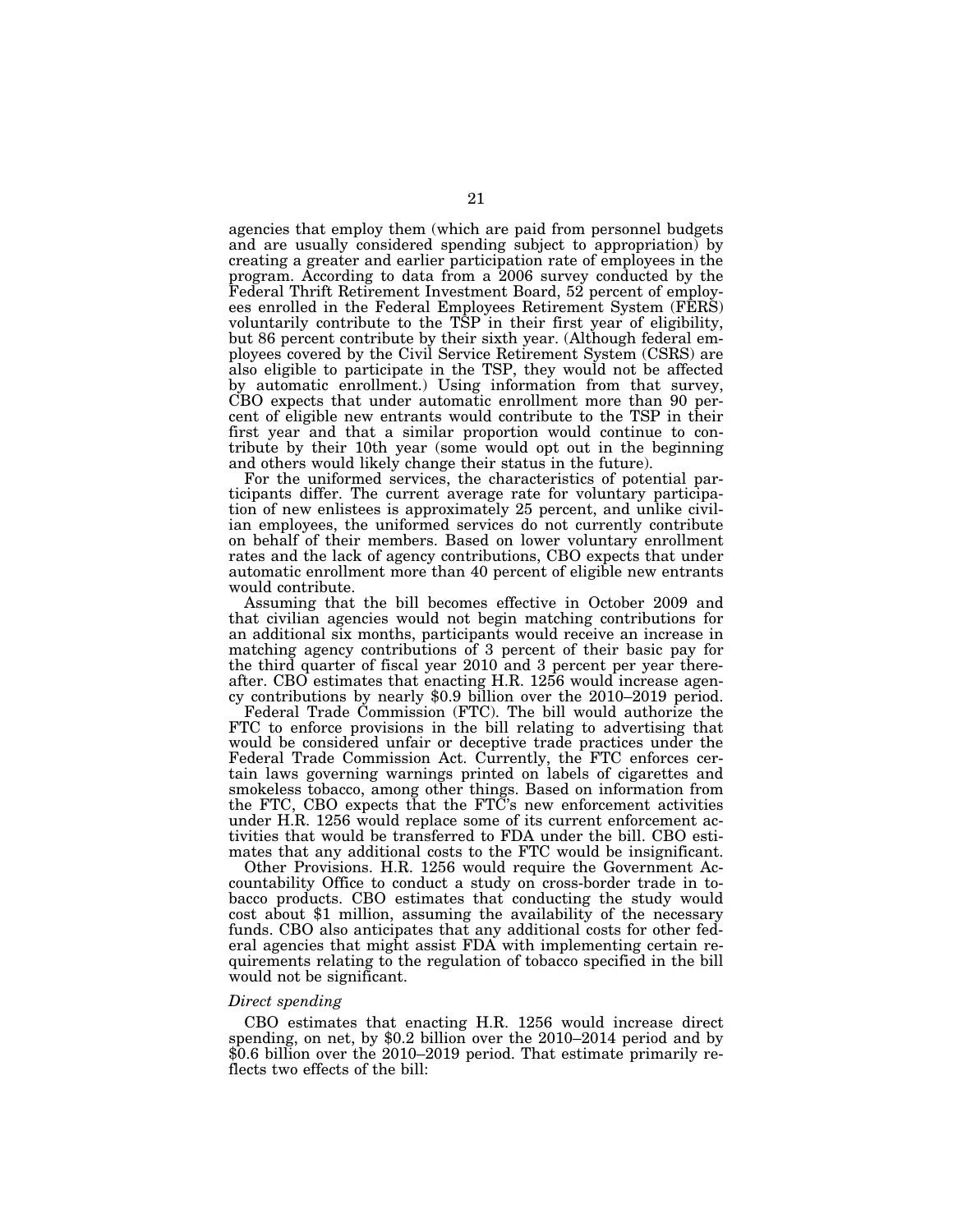• Authorizing FDA regulation of tobacco products and changes relating to such products required by the bill would lower consumption of tobacco and would generate savings to the Medicaid program; and

• Changing the calculation of federal retirement benefits under the Federal Employees Retirement System to reflect accrued sick leave hours would raise average retirement benefits paid to individuals.

Impact of FDA Regulation of Tobacco on Medicaid. CBO anticipates that FDA's regulation of tobacco products will lead to a decline in smoking among pregnant women. That decline will reduce health care spending on pregnancies because women who refrain from smoking during pregnancy are less likely to give birth to children with low birth weights—such children have relatively high costs both at birth and afterwards—or experience other complications during pregnancy. Part of the savings from reduced complications is offset by costs associated with the additional live births resulting from a decline in miscarriages. CBO estimates federal spending for Medicaid would decrease by \$0.1 billion over the 2010–2019 period. (That savings is an estimated increment above savings previously estimated and credited to Public Law 111–3, which contains an increase in federal excise taxes on tobacco products.)

A decline in smoking could affect health care spending for many other medical conditions. An individual who stops smoking is less likely to suffer a heart attack or stroke over a given period of time compared to one who continues to smoke, so a potential reduction in utilization of acute care services for those or other conditions could lead to cost savings. The magnitude and timing of such savings are uncertain, however. Also, a reduction in smoking may add to costs in many cases by increasing the lifespans of persons who would incur health care costs over longer periods. In those cases, government spending for other benefits such as Social Security, Medicare, and from other retirement and mandatory spending programs would also increase. CBO continues to examine the impact of smoking related legislation on public and private payers. This cost estimate does not include potential effects on federal spending other than the estimated impact on Medicaid of reduced smoking levels on pregnancies.

Effects on Civil Service Retirement. Currently, the retirement benefit calculation for federal employees in FERS does not incorporate any accrued sick leave hours. Under H.R. 1256, eligible federal employees who retire after enactment would add 100 percent of their remaining sick leave hours to their total years of service when calculating the retirement benefit owed. CBO estimates that an average of about three months would be added to employees' length of service as a result of including sick leave hours. That addition is estimated to boost the average retirement benefit by about \$150 per year, increasing direct spending over the 2010–2019 period by \$0.6 billion.

H.R. 1256 contains several other provisions that would affect federal retirement benefits for certain employees. Such provisions include: allowing FERS employees who reenter government service after an absence to ''buy back'' the credit towards federal retirement benefits for their prior government service (for those employ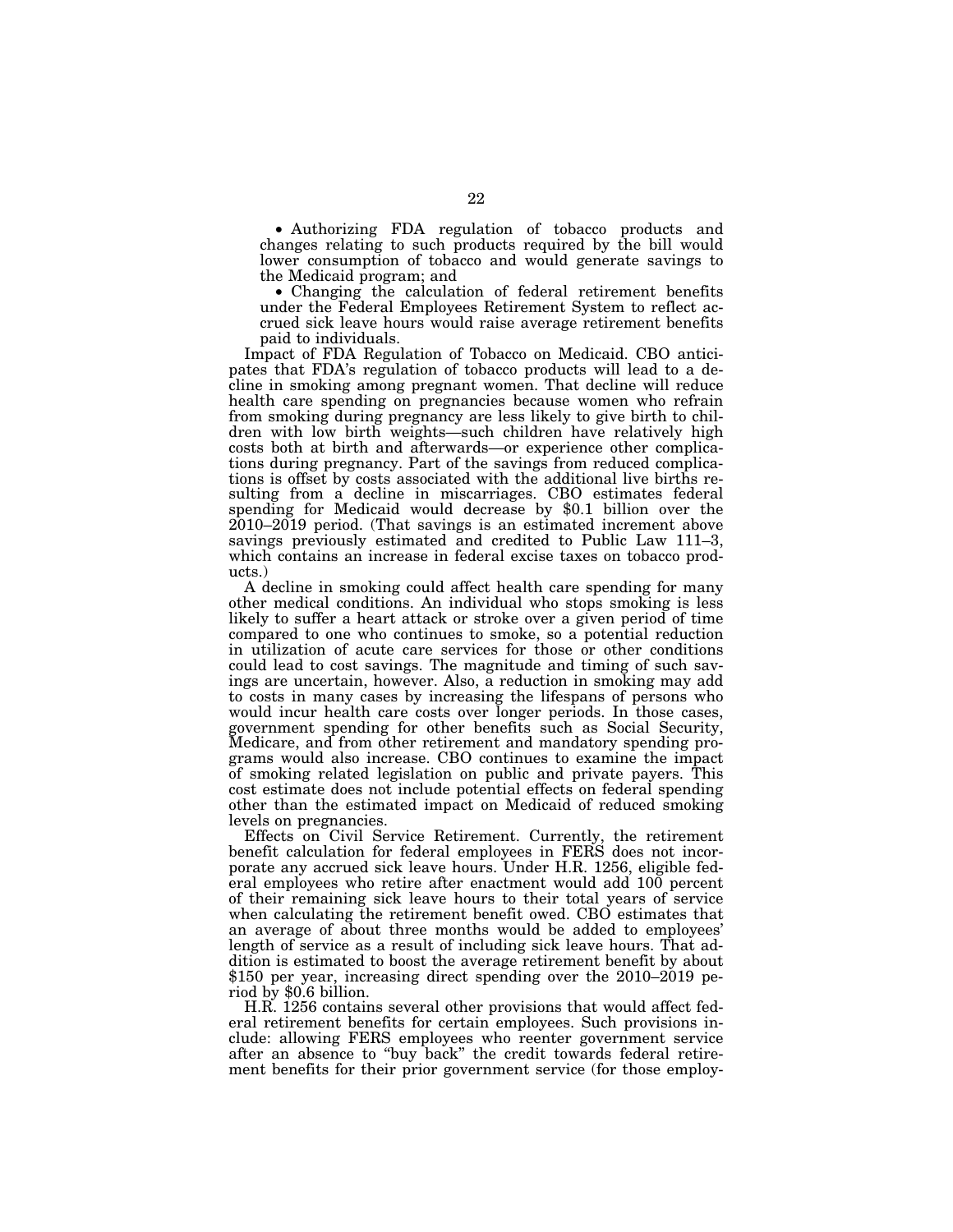ees who had received a refund of their employee contributions toward retirement when they left government service); altering the formula for calculating retirement benefits for CSRS employees with part-time service; adjusting retirement eligibility calculations for certain FERS employees with qualifying pre-1997 service in the District of Columbia; and exempting certain CSRS employees from paying interest on repaid contributions towards retirement benefits. In total, CBO estimates those provisions would increase direct spending by \$0.1 billion over the 2010–2019 period.

Other Effects on Direct Spending. Under H.R. 1256, FDA would have the discretion to impose criminal fines on entities convicted of violating certain new requirements established by the bill. Collections of criminal fines are recorded in the budget as revenues, deposited in the Crime Victims Fund, and later spent. Such expenditures are classified as direct spending. CBO expects that relatively few cases would result in such criminal fines. Therefore, CBO estimates that enacting H.R. 1256 would not have a significant effect on revenues or direct spending from the collection of criminal fines over the 2010–2019 period.

#### *Revenues*

CBO estimates that enacting H.R. 1256 would increase federal revenues, on net, by \$0.3 billion over the 2010–2014 period and by \$1.3 billion over the 2010–2019 period. That estimate primarily reflects two effects of the bill:

• Authorizing FDA oversight of tobacco products and changes relating to such products required by the bill would lower consumption of tobacco and reduce receipts of federal excise taxes on those products, and

• Establishing a Roth contribution program would increase tax revenues because of the tax treatment of employee's contributions.

In addition, revenues may increase slightly from the collection of fines associated with violations of new requirements imposed by the bill.

Excise Taxes. As noted earlier, CBO expects that enacting H.R. 1256 would reduce the consumption of tobacco products in the United States, which in turn would reduce the collection of federal excise taxes. As a result, CBO estimates that the legislation would reduce federal revenues, by \$0.2 billion over the  $20\overline{1}0-2014$  period and \$1.0 billion over the 2010–2019 period, net of changes to income and payroll taxes. Over the 10-year period, the reduction in receipts would amount to less than 1 percent of receipts from excise taxes on tobacco expected under current law.

Effects of TSP Changes on Revenues. Enacting H.R. 1256 would increase revenues by an estimated \$2.3 billion over the 2010–2019 period. Establishing a Roth contribution program (in which contributions to the retirement accounts would be made on an aftertax basis) would result in some TSP participants electing to contribute after-tax income to their retirement plan rather than contributing pre-tax amounts, thereby boosting income tax revenues by an estimated \$3.3 billion over the 10-year period. However, because income taxes are deferred on regular TSP contributions, the anticipated increase in participants' contributions from automatic enroll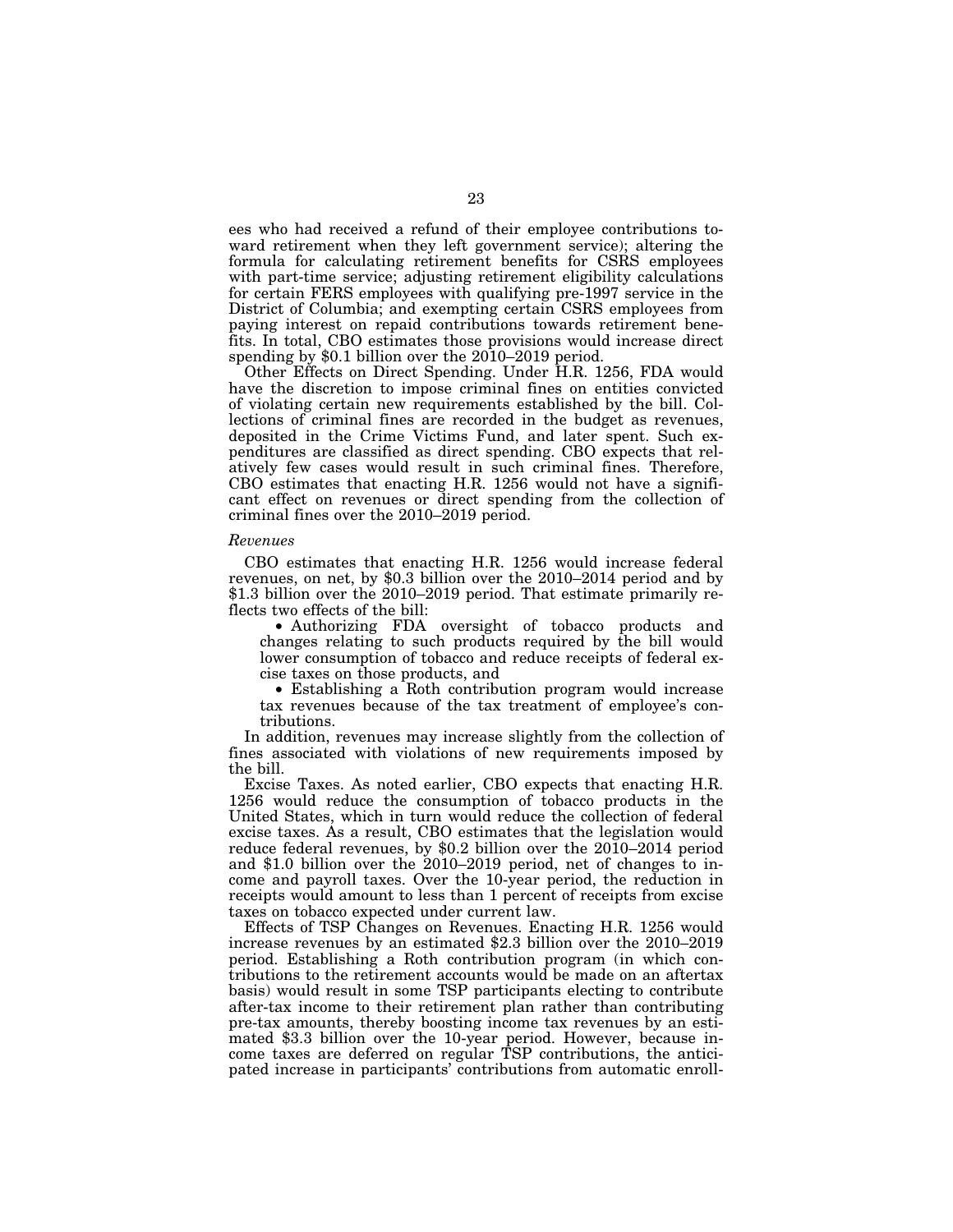ment would offset part of the revenue increase, reducing receipts by \$1.0 billion over the 2010–2019 period.

Collection of Fines. The effects on federal revenues also include relatively small effects from provisions that would allow the Secretary of HHS to levy fines against sponsors of misbranded and adulterated tobacco products, sellers of tobacco to underage individuals, and for other violations. The FTC would also be authorized to assess fines for certain violations of tobacco-related requirements enforced by the commission. We estimate that revenues associated with the collection of civil fines authorized under H.R. 1256 would be roughly \$1 million annually.

Estimated impact on state, local, and tribal governments: H.R. 1256 contains intergovernmental mandates as defined in UMRA. CBO estimates that the costs of those mandates to state, local, and tribal governments would be small and would not exceed the threshold established in UMRA (\$69 million in 2009, adjusted annually for inflation).

The bill would preempt state laws governing tobacco products that are different from or in addition to the federal regulations authorized by the bill, including laws governing:

- 
- 
- 
- 
- 
- 
- Product standards,<br>• Premarket review,<br>• Adulteration,<br>• Misbranding,<br>• Labeling,<br>• Registration,<br>• Good manufacturing standards, or<br>• Modified-risk tobacco products.
- 

That preemption would be an intergovernmental mandate as defined in UMRA. However, because the preemption would simply limit the application of state and local laws, CBO estimates that it would not impose significant costs on state or local governments.

H.R. 1256 would require tobacco manufacturers to register annually with the FDA and pay fees assessed by the agency. The bill would require both tobacco manufacturers and distributors of tobacco products to comply with federal regulations relating to the content, labeling, and marketing of tobacco products. CBO has identified two tribal governments that manufacture and distribute tobacco products. Because those governments would be required to comply with federal regulations authorized by the bill, they would face intergovernmental mandates as defined in UMRA. Based on information from tribal and federal officials, CBO estimates that the costs to tribal governments to comply with the bill would be small and would not exceed the UMRA threshold for intergovernmental mandates.

#### *Other impacts*

CBO also estimates that the amount of tax revenues and settlement funds collected by state and local governments would decline as a result of the federal regulations authorized by this bill because of lower consumption of tobacco products. However, those declines in revenues, estimated to total over \$1 billion during the 2010– 2014 period, would not result from intergovernmental mandates. Rather, the decline in revenues would be an indirect effect on state and local governments resulting from the new federal regulations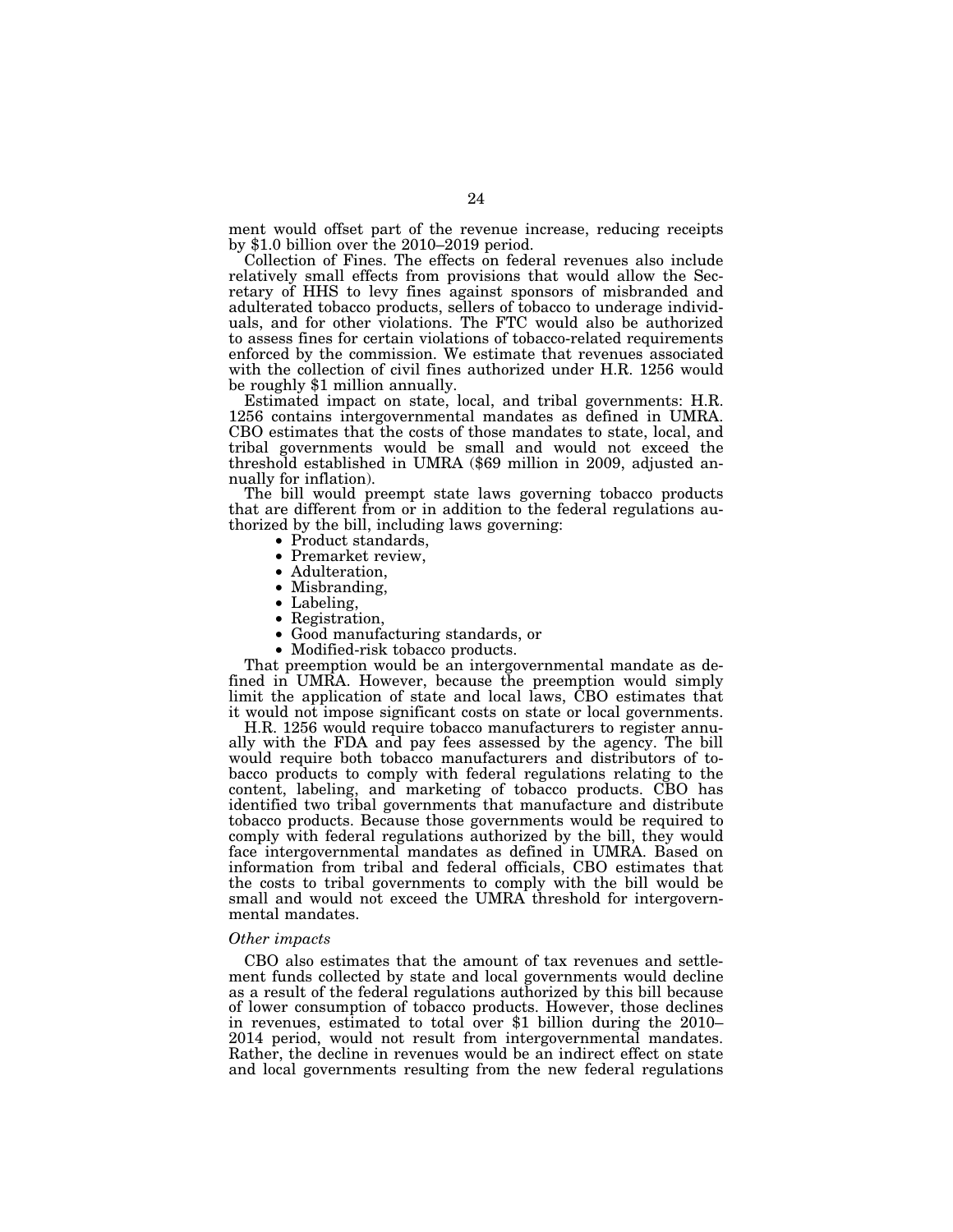imposed on companies that manufacture or import tobacco products.

In 2008, state and local governments collected about \$19 billion in revenues from excise and general sales taxes levied on tobacco products. CBO estimates that this bill would lower consumption of those products and that excise taxes collected by state and local governments would fall by about \$20 million in  $2010$ , with that reduction growing to over \$330 million in 2014. Similarly, CBO estimates that state and local governments would see a decline in sales-tax revenues of about \$170 million over the 2010–2014 period.

Forty-six states, the District of Columbia, and five U.S. territories receive annual payments from tobacco manufacturers that are parties to the tobacco Master Settlement Agreement (MSA). In 2008, those payments totaled over \$8 billion. Under the terms of the MSA, those payments are adjusted annually to account for changes in the volume of cigarette sales in the United States of participating manufacturers. Because CBO estimates that enacting this legislation would result in lower consumption of tobacco products, CBO estimates that the annual payments to states under the MSA also would decline by over \$160 million over the 2010–2014 period.

A decline in smoking among pregnant individuals is expected to result in a reduction of low-weight births. As a result, state spending for Medicaid would decrease by an estimated \$17 million over the 2010–2014 period, with additional savings in subsequent years.

Estimated impact on the private sector: H.R. 1256 would impose a number of private-sector mandates, as defined in UMRA, on companies that manufacture or import tobacco products. CBO estimates that the total direct cost of these mandates would exceed the threshold established by UMRA (\$139 million in 2009, adjusted annually for inflation) in each year, beginning with 2010.

The bill would assess a fee on manufacturers and importers of tobacco products to cover the cost to FDA of regulating those products. The aggregate payments would sum to \$235 million in 2010, and rise to more than \$500 million a year by 2013.

The bill would impose new requirements related to the labeling and advertising of cigarette and smokeless tobacco products. New warnings on packaging and advertisements would have to be larger. The bill would also prohibit cigarettes or any of their component parts from containing certain additives or flavors (other than tobacco or menthol) that are a characterizing flavor of the tobacco product or tobacco smoke. CBO has not been able to determine whether the direct cost of these provisions would be significant.

The bill would require that FDA publish a final rule on tobacco products that would be similar to part 897 of the tobacco regulations promulgated by the Secretary of HHS in 1996 and subsequently invalidated by the Supreme Court. Certain restrictions that would be in that rule already exist under current federal and state law or are included in the 1998 Master Settlement Agreement between major tobacco manufacturers and settling states. As a result, and based on information from industry sources, CBO estimates that the incremental direct cost of these restrictions to manufacturers and importers of tobacco products would be small.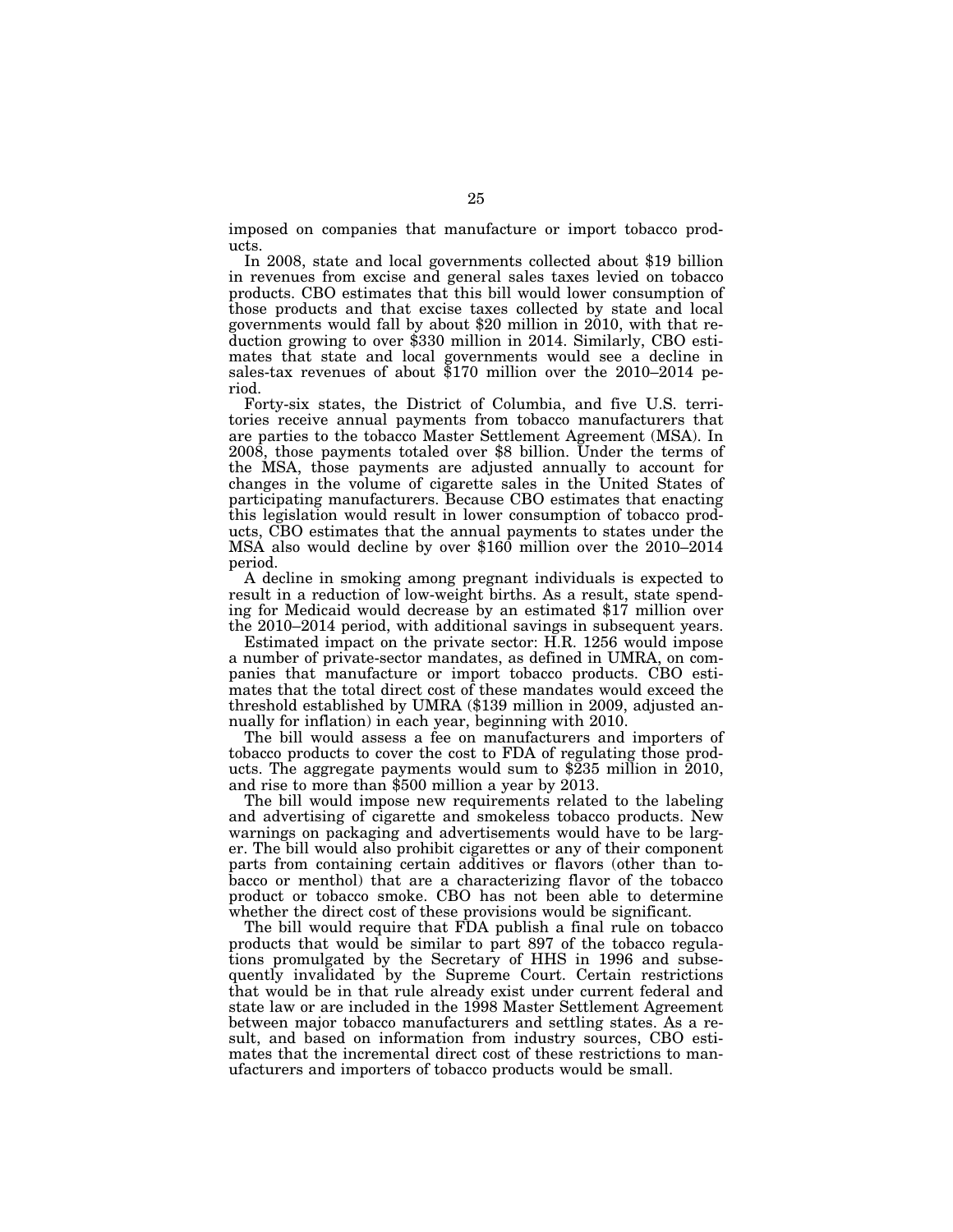In addition, the bill would give FDA the authority to regulate the sale, distribution, advertising, promotion and use of tobacco products if such actions would be in the interest of the public health. FDA would also have the authority to set product standards that reduce quantities of nicotine and other harmful constituents allowed in tobacco products or otherwise alter the composition and testing of such products. CBO cannot estimate the potential cost of these provisions because the cost would depend on future actions by the Secretary of HHS.

Finally, the bill would require companies that manufacture or import tobacco products to disclose information about those products to the Secretary of HHS. That information, among other things, would include a listing of all ingredients and additives, a description of nicotine content, delivery, and form, and a listing of all potentially harmful constituents found in the tobacco product. At the discretion of the Secretary of HHS, those companies would also be required to disclose any or all documents regarding research on risks to health of tobacco products, methods for reducing those risks, and the effectiveness of marketing practices used by companies that manufacture or distribute tobacco products. Such information would include both research activities and the findings associated with that research. CBO estimates that the direct cost of complying with these requirements would be small.

Previous CBO estimate: On March 16, 2009, CBO transmitted a cost estimate for H.R. 1256 as ordered reported by the House Committee on Energy and Commerce on March 4, 2009. This version is nearly identical to the earlier legislation, except for the addition of provisions that affect retirement benefits for certain employees of the federal government. The version of H.R. 1256 approved by the Committee on Oversight and Government Reform reflects changes that would add \$106 million in estimated direct spending over the 2010–2019 period, as compared to the version of the bill approved by the Committee on Energy and Commerce.

Estimate prepared by: Federal Spending: Food and Drug Administration—Julia Christensen, Medicaid—Ellen Werble and Colin Baker, Federal Retirement—Amber Marcellino, Thrift Savings Plan—Jared Brewster, Federal Trade Commission—Susan Willie; Federal Revenues: Grant Driessen and Barbara Edwards; Impact on State, Local, and Tribal Governments: Lisa Ramirez-Branum; Impact on the Private Sector: Patrick Bernhardt.

Estimate approved by: Peter H. Fontaine, Assistant Director for Budget Analysis.

#### CHANGES IN EXISTING LAW MADE BY THE BILL, AS REPORTED

In compliance with clause 3(e) of rule XIII of the Rules of the House of Representatives, changes in existing law made by titles IV and V of the bill, as reported, are shown as follows (existing law proposed to be omitted is enclosed in black brackets, new matter is printed in italic, existing law in which no change is proposed is shown in roman):

#### **TITLE 5, UNITED STATES CODE**

\* \* \* \* \* \* \*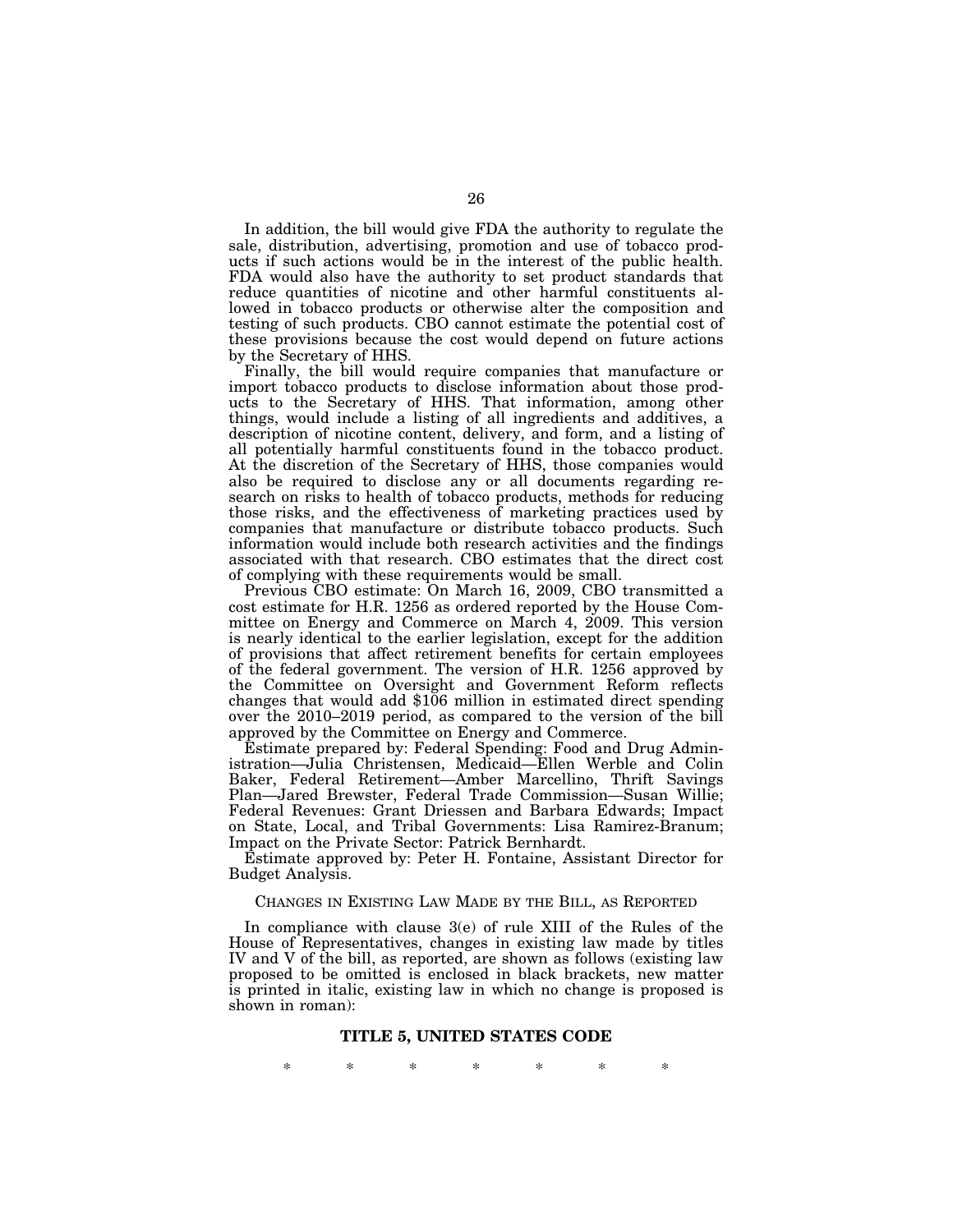# **PART III—EMPLOYEES**

\* \* \* \* \* \* \*

# **SUBPART G—INSURANCE AND ANNUITIES**

# \* \* \* \* \* \* \*

#### **CHAPTER 83—RETIREMENT**

\* \* \* \* \* \* \*

SUBCHAPTER III—CIVIL SERVICE RETIREMENT

# \* \* \* \* \* \* \*

# **§ 8334. Deductions, contributions, and deposits**

 $(a) * * * *$ 

\* \* \* \* \* \* \* (d)(1)*(A)* Each employee or Member who has received a refund of retirement deductions under this or any other retirement system established for employees of the Government covering service for which he may be allowed credit under this subchapter may deposit the amount received, with interest. Credit may not be allowed for the service covered by the refund until the deposit is made.

*(B) No interest under subparagraph (A) shall be required in the case of any deposit to the extent that it represents the amount of any refund that was made to an employee or Member during the period beginning on October 1, 1990, and ending on February 28, 1991.* 

\* \* \* \* \* \* \*

# **§ 8339. Computation of annuity**

 $(a) * * * *$ 

\* \* \* \* \* \* \*  $(p)(1)$  \* \* \* \* \* \* \* \*

*(3) In the administration of paragraph (1)—* 

*(A) subparagraph (A) of such paragraph shall apply with respect to service performed before, on, or after April 7, 1986; and (B) subparagraph (B) of such paragraph—* 

*(i) shall apply with respect to that portion of any annuity which is attributable to service performed on or after April 7, 1986; and* 

*(ii) shall not apply with respect to that portion of any annuity which is attributable to service performed before April 7, 1986.* 

\* \* \* \* \* \* \*

#### **CHAPTER 84—FEDERAL EMPLOYEES' RETIREMENT SYSTEM**

SUBCHAPTER I—GENERAL PROVISIONS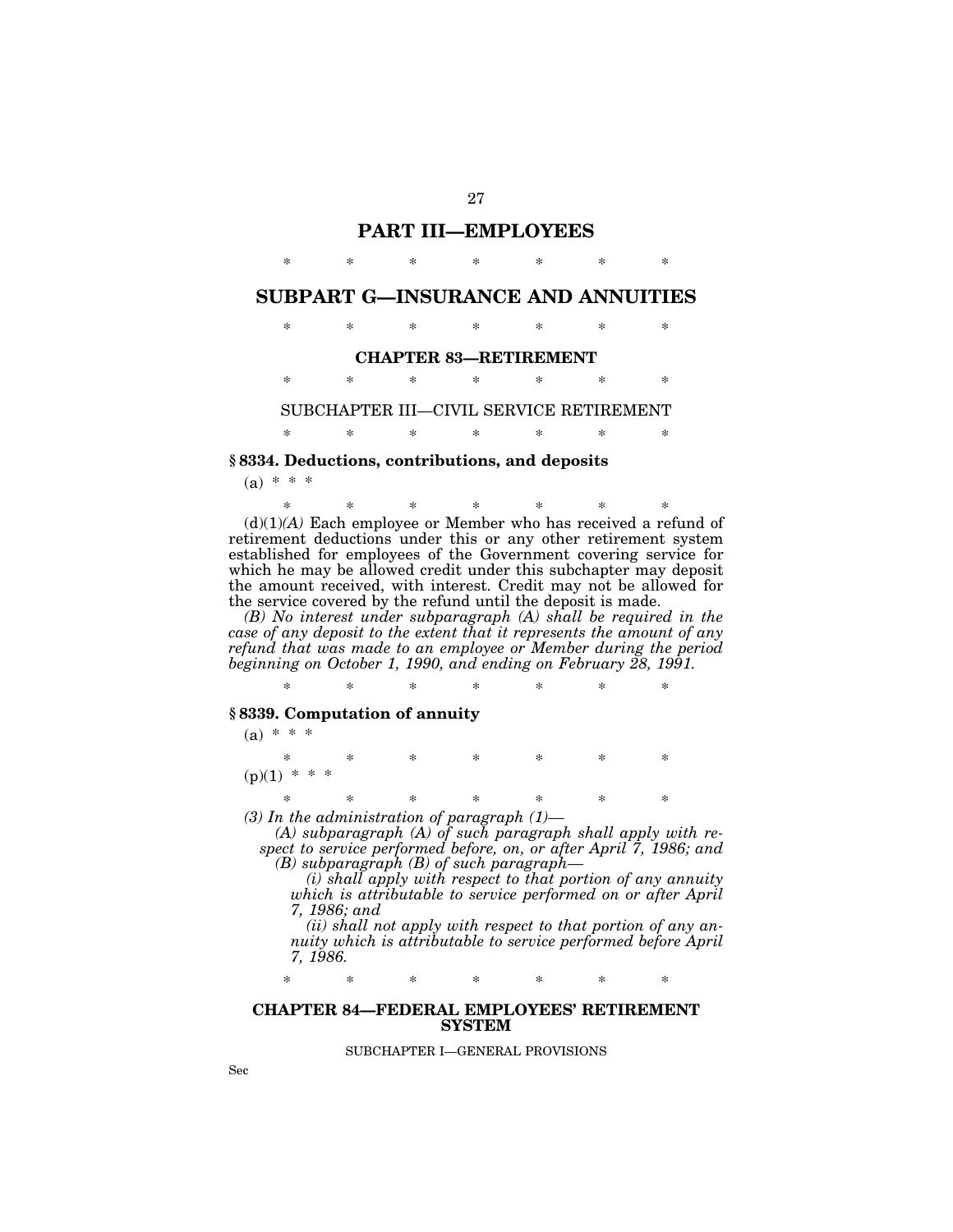8401. Definitions.

\* \* \* \* \* \* \* \* SUBCHAPTER II—BASIC ANNUITY \* \* \* \* \* \* \* \* [8422. Deductions from pay; contributions for other service.] *8422. Deductions from pay; contributions for other service; deposits.*  \* \* \* \* \* \* \* SUBCHAPTER III—THRIFT SAVINGS PLAN

\* \* \* \* \* \* \* *8432d. Qualified Roth contribution program.* 

#### SUBCHAPTER I—GENERAL PROVISIONS

#### **§ 8401. Definitions**

 $(1)$ 

For the purpose of this chapter—

\* \* \* \* \* \* \* (19) the term ''lump-sum credit'' means the unrefunded amount consisting of—

 $(A) * *$ 

\* \* \* \* \* \* \* (C) amounts deposited by an employee, Member, or sur-

vivor under section  $[8411(\hat{f})$ ;  $8411(\hat{f})$  or  $8422(\hat{i})$ ; and

\* \* \* \* \* \* \* SUBCHAPTER II—BASIC ANNUITY

\* \* \* \* \* \* \*

## **§ 8415. Computation of basic annuity**

 $(a) * * * *$ 

\* \* \* \* \* \* \*  $(k)$  In computing]  $(l)(1)$  In computing an annuity under this subchapter, the total service of an employee who retires from the position of a registered nurse with the Veterans Health Administration on an immediate annuity, or dies while employed in that position leaving any survivor entitled to an annuity, includes the days of unused sick leave to the credit of that employee under a formal leave system, except that such days shall not be counted in determining average pay or annuity eligibility under this subchapter.

*(2) Except as provided in paragraph (1), in computing an annuity under this subchapter, the total service of an employee who retires on an immediate annuity or who dies leaving a survivor or survivors entitled to annuity includes the days of unused sick leave to his credit under a formal leave system, except that these days will not be counted in determining average pay or annuity eligibility under this subchapter. For purposes of this subsection, in the case of any such employee who is excepted from subchapter I of chapter 63 under section 6301(2)(x)-(xiii), the days of unused sick leave to his credit include any unused sick leave standing to his credit when he was excepted from such subchapter.*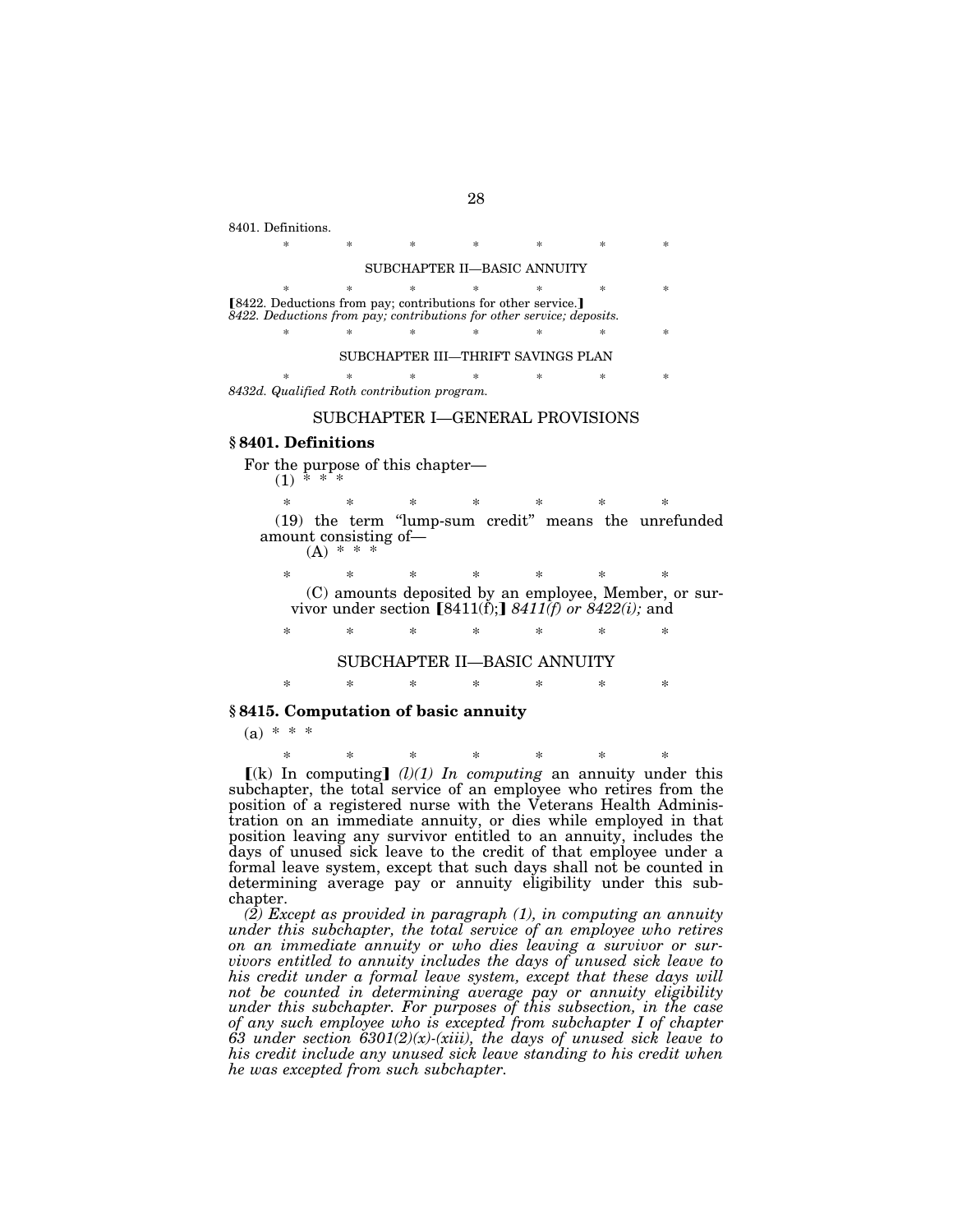$\lceil$ (1)) (*m*) In the case of any annuity computation under this section that includes, in the aggregate, at least 2 months of credit under section 8411(d) for any period while receiving benefits under subchapter I of chapter 81, the percentage otherwise applicable under this section for that period so credited shall be increased by 1 percentage point.

\* \* \* \* \* \* \*

#### ø**§ 8422. Deductions from pay; contributions for other service**

## *§ 8422. Deductions from pay; contributions for other service; deposits*

 $(a) * * *$ 

\* \* \* \* \* \* \* (c) The amounts deducted and withheld under this section shall be deposited in the Treasury of the United States to the credit of the Fund under such procedures as the Secretary of the Treasury may prescribe. *Deposits made by an employee, Member, or survivor also shall be credited to the Fund.* 

 $(d)(1) * *$ 

(2) Deposit may not be required for days of unused sick leave credited under **[section 8415(k)**] *paragraph* (1) or (2) of section *8415(l)* .

\* \* \* \* \* \* \*

*(i)(1) Each employee or Member who has received a refund of retirement deductions under this or any other retirement system established for employees of the Government covering service for which such employee or Member may be allowed credit under this chapter may deposit the amount received, with interest. Credit may not be allowed for the service covered by the refund until the deposit is made.* 

*(2) Interest under this subsection shall be computed in accordance with paragraphs (2) and (3) of section 8334(e) and regulations prescribed by the Office. The option under the third sentence of section 8334(e)(2) to make a deposit in one or more installments shall apply to deposits under this subsection.* 

*(3) For the purpose of survivor annuities, deposits authorized by this subsection may also be made by a survivor of an employee or Member.* 

\* \* \* \* \* \* \*

#### **§ 8424. Lump-sum benefits; designation of beneficiary; order of precedence**

(a) Subject to subsection (b), an employee or Member who—  $(1)$  \* \*

\* \* \* \* \* \* \* is entitled to be paid the lump-sum credit. Except as provided in section 8420a, payment of the lump-sum credit to an employee or Member voids all annuity rights under this subchapter, and subchapters IV and V of this chapter, based on the service on which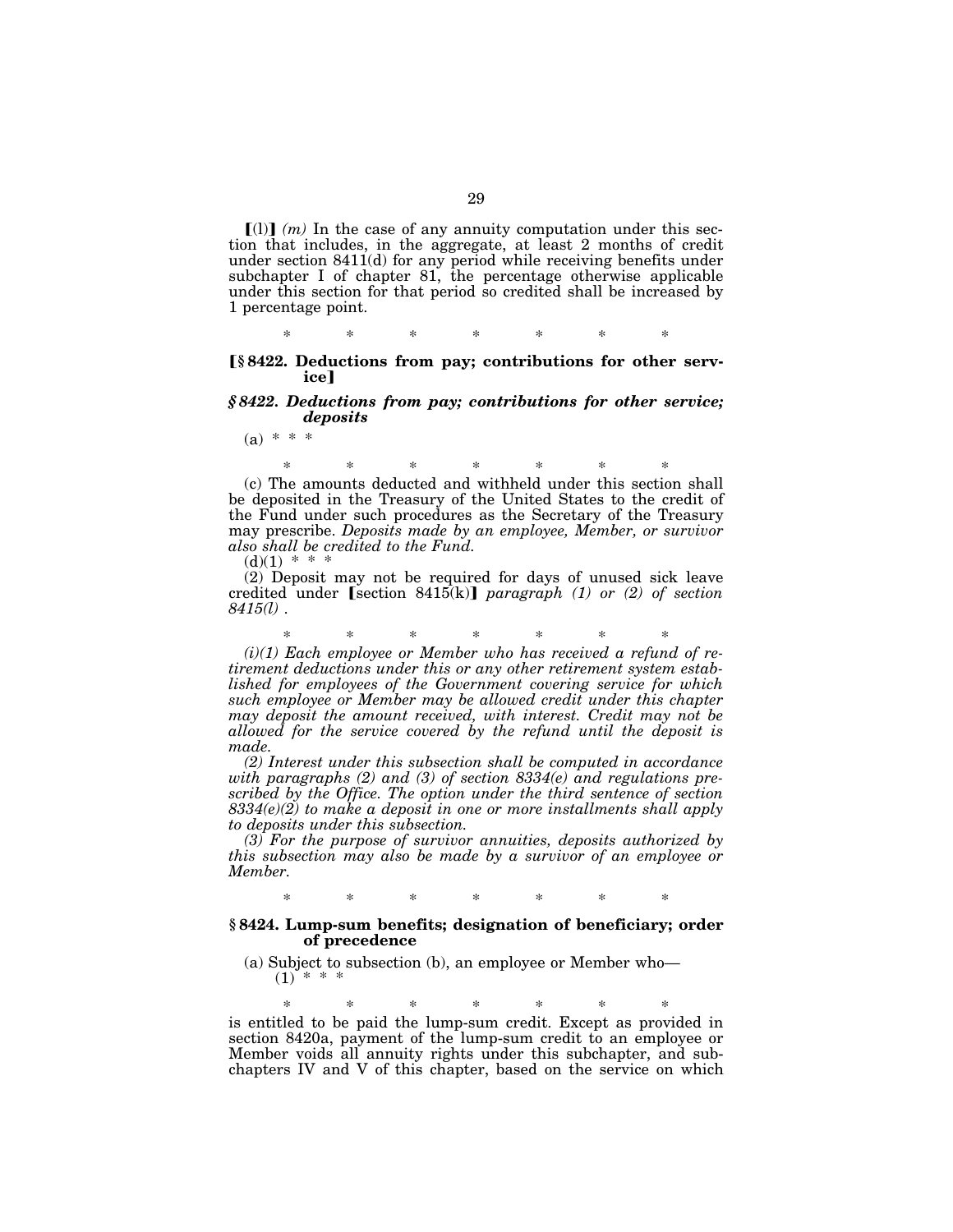the lump-sum credit is **[based.]** based, until the employee or Mem*ber is reemployed in the service subject to this chapter.* 

> \* \* \* \* \* \* \* SUBCHAPTER III—THRIFT SAVINGS PLAN

> \* \* \* \* \* \* \*

#### **§ 8432. Contributions**

 $(a) * * *$ 

 $(b)(1)(A) * * *$ 

(B) The amount to be contributed pursuant to an election under subparagraph  $(A)$   $[$  (or any election allowable by virtue of para $graph (4)$  shall be the percentage of basic pay or amount designated by the employee or Member.

 $(2)$  Under the regulations-

ø(A) an employee or Member who has not previously been eligible to make an election under this subsection shall not become so eligible until the date (described in paragraph (1)) beginning after the date of commencing service as an employee or Member;

 $($ B) an employee or Member whose appointment or election to a position or office in the Federal Government follows a previous period of service during which that individual met the requirements of subparagraph (A) shall be eligible to make an election under this subsection notwithstanding any period of separation;

 $\tilde{I}(C)$  an employee or Member who elects under subparagraph (D) to terminate contributions shall not again become eligible to make an election under this subsection until the date (described in paragraph (1)) commencing after the election to terminate; and

 $I(D)$  an election to terminate may be made under this subparagraph at any time as provided under paragraph (1).

 $(3)$  An employee or Member who elects to become subject to this chapter under section 301 of the Federal Employees' Retirement System Act of 1986 may make the first election for the purpose of subsection (a) during the period prescribed for such purpose by the Executive Director. The period prescribed by the Executive Director shall commence on the date on which the employee or Member makes the election to become subject to this chapter.

 $(a)$  The Executive Director shall prescribe such regulations as may be necessary to carry out the following:

 $(A)$  Notwithstanding subparagraph  $(A)$  of paragraph  $(2)$ , an employee or Member described in such subparagraph shall be afforded a reasonable opportunity to first make an election under this subsection beginning on the date of commencing service or, if that is not administratively feasible, beginning on the earliest date thereafter that such an election becomes administratively feasible, as determined by the Executive Director.

 $\Gamma(B)$  An employee or Member described in subparagraph (B) of paragraph  $(2)$  shall be afforded a reasonable opportunity to first make an election under this subsection (based on the appointment or election described in such subparagraph) begin-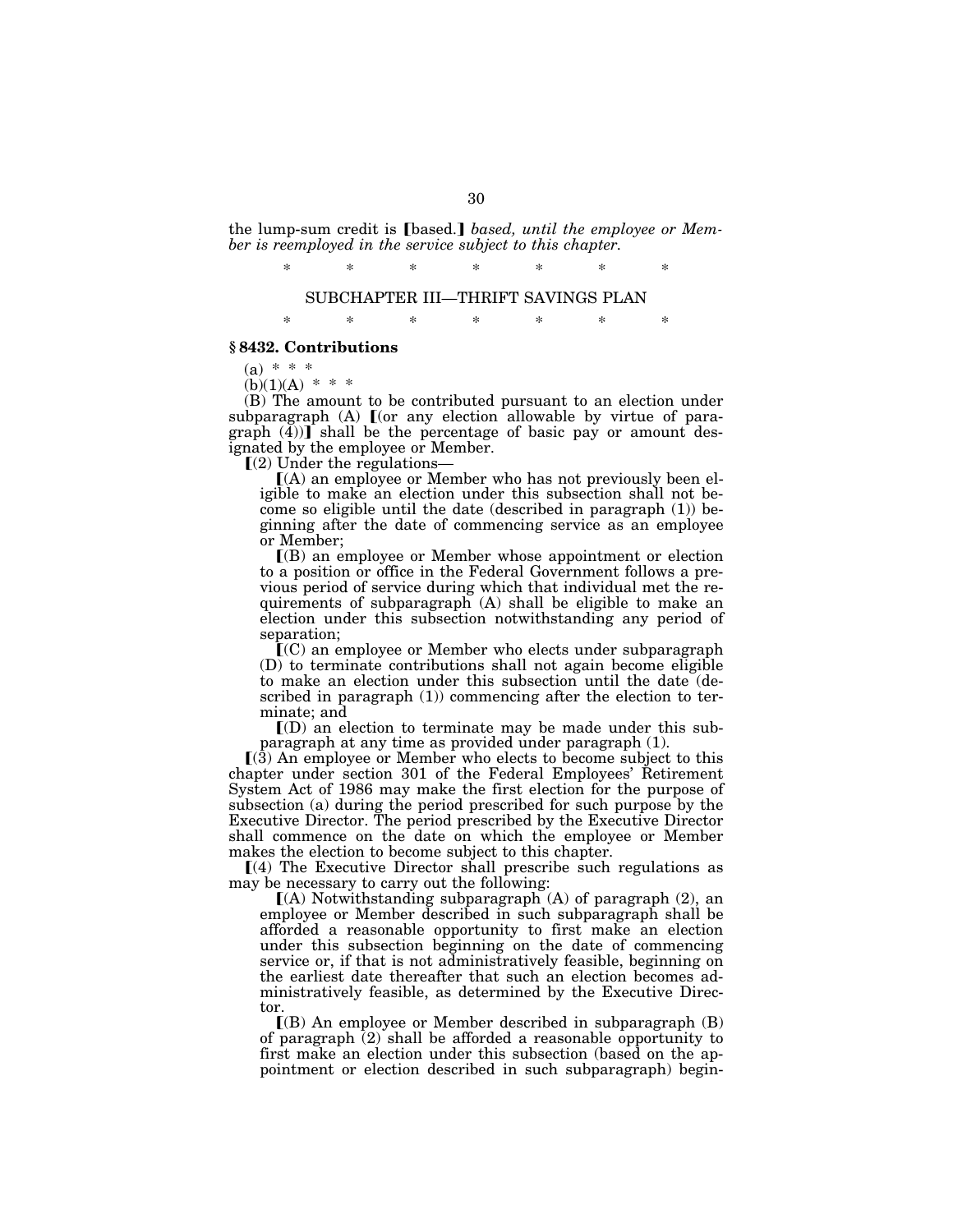ning on the date of commencing service pursuant to such appointment or election or, if that is not administratively feasible, beginning on the earliest date thereafter that such an election becomes administratively feasible, as determined by the Executive Director.

 $(C)(i)$  Notwithstanding the preceding provisions of this paragraph, contributions under paragraphs (1) and (2) of subsection (c) shall not be payable with respect to any pay period before the earliest pay period for which such contributions would otherwise be allowable under this subsection if this paragraph had not been enacted.

 $\left[$ (ii) Notwithstanding subparagraph (A) or (B), contributions under paragraphs (1) and (2) of subsection (c) shall not begin to be made with respect to an employee or Member described under paragraph  $(2)$  $(A)$  or  $(B)$  until the date that such contributions would have begun to be made in accordance with this paragraph as administered on the date preceding the date of enactment of the Thrift Savings Plan Open Elections Act of 2004.

 $\llbracket (D) \quad \text{Sections} \quad 8351(a)(2), \quad 8440a(a)(2), \quad 8440b(a)(2),$  $8440c(a)(2)$ , and  $8440d(a)(2)$  shall be applied in a manner consistent with the purposes of subparagraphs (A) and (B), to the extent those subparagraphs can be applied with respect thereto.

 $\mathcal{F}(E)$  Nothing in this paragraph shall affect paragraph (3). *(2)(A) The Board shall by regulation provide for an eligible indi*vidual to be automatically enrolled to make contributions under *subsection (a) at the default percentage of basic pay.* 

*(B) For purposes of this paragraph, the default percentage shall be equal to 3 percent or such other percentage, not less than 2 percent nor more than 5 percent, as the Board may by regulation prescribe.* 

*(C) The regulations shall include provisions under which any individual who would otherwise be automatically enrolled in accordance with subparagraph (A) may—* 

*(i) modify the percentage or amount to be contributed pursuant to automatic enrollment, effective from the start of such enrollment; or* 

*(ii) decline automatic enrollment altogether.* 

*(D) For purposes of this paragraph, the term ''eligible individual'' means any individual who, after any regulations under subparagraph (A) first take effect, is appointed, transferred, or reappointed to a position in which that individual is eligible to contribute to the Thrift Savings Fund.* 

 $(E)(i)$  Subject to clause (ii), sections  $8351(a)(1)$ ,  $8440a(a)(1)$ , *8440b(a)(1), 8440c(a)(1), 8440d(a)(1), and 8440e(a)(1) shall be applied in a manner consistent with the purposes of this paragraph.* 

*(ii) The Secretary concerned may, with respect to members of the uniformed services under the authority of such Secretary, establish such special rules as such Secretary considers necessary for the administration of this subparagraph, including rules in accordance with which such Secretary may—* 

*(I) provide for delayed automatic enrollment; or*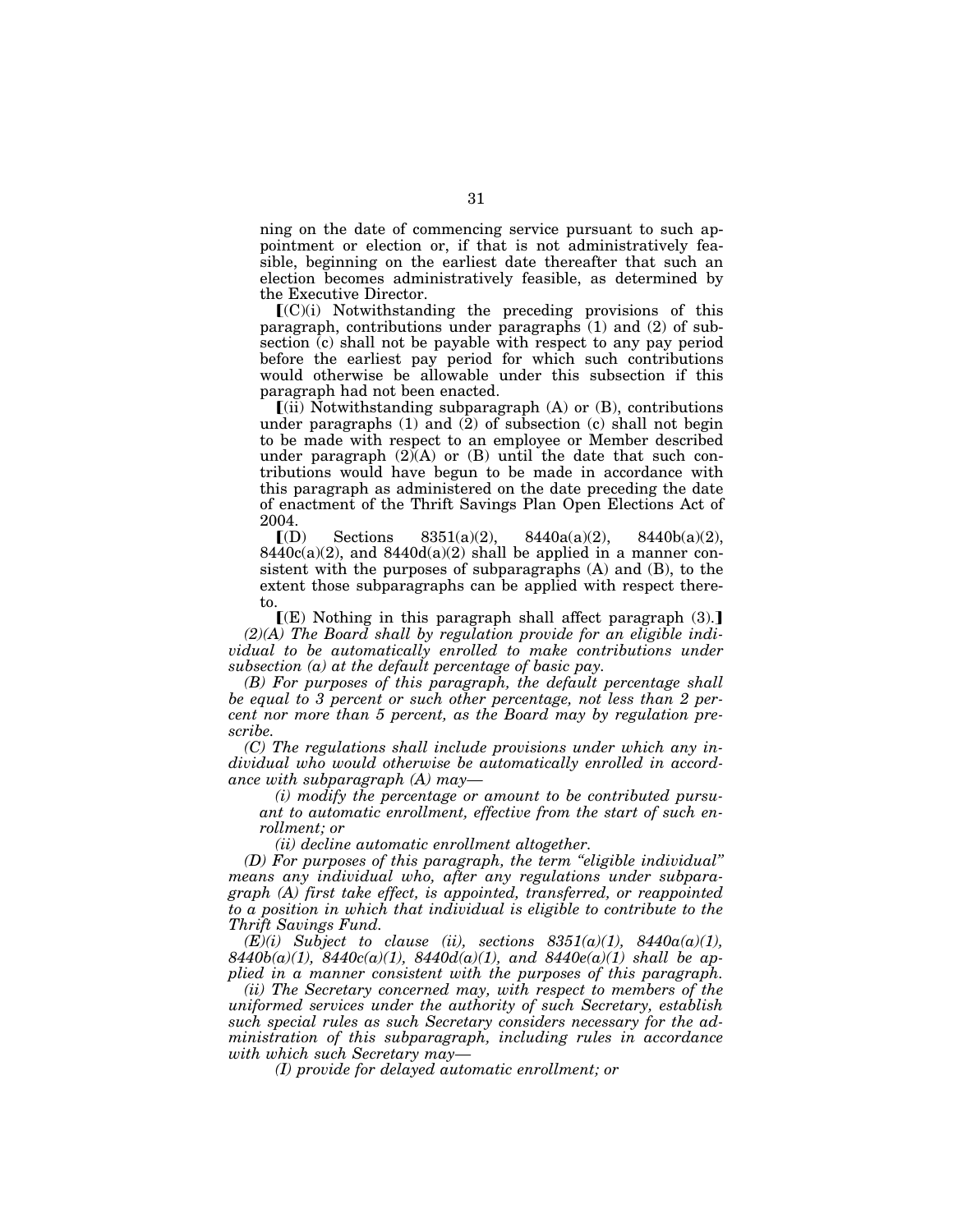*(II) preclude or suspend the application of automatic enrollment.* 

\* \* \* \* \* \* \*

## *§ 8432d. Qualified Roth contribution program*

*(a) DEFINITIONS.—For purposes of this section—* 

*(1) the term ''qualified Roth contribution program'' means a program described in paragraph (1) of section 402A(b) of the Internal Revenue Code of 1986 which meets the requirements of paragraph (2) of such section; and* 

*(2) the terms ''designated Roth contribution'' and ''elective deferral'' have the meanings given such terms in section 402A of the Internal Revenue Code of 1986.* 

*(b) AUTHORITY TO ESTABLISH.—The Board shall by regulation provide for the inclusion in the Thrift Savings Plan of a qualified Roth contribution program, under such terms and conditions as the Board may prescribe.* 

*(c) REQUIRED PROVISIONS.—The regulations under subsection (b) shall include—* 

*(1) provisions under which an election to make designated Roth contributions may be made—* 

*(A) by any individual who is eligible to make contributions under section 8351, 8432(a), 8440a, 8440b, 8440c, 8440d, or 8440e; and* 

*(B) by any individual, not described in subparagraph (A), who is otherwise eligible to make elective deferrals under the Thrift Savings Plan;* 

*(2) any provisions which may, as a result of enactment of this section, be necessary in order to clarify the meaning of any reference to an ''account'' made in section 8432(f), 8433, 8434(d), 8435, 8437, or any other provision of law; and* 

*(3) any other provisions which may be necessary to carry out this section.* 

\* \* \* \* \* \* \*

#### **§ 8438. Investment of Thrift Savings Fund**

 $(a) * * * *$ 

 $(b)(1)$  The Board shall establish—

 $(A)$  \*

\* \* \* \* \* \* \* (D) a Small Capitalization Stock Index Investment Fund as provided in paragraph  $(3)$ ; [and]

(E) an International Stock Index Investment Fund as provided in paragraph  $(4)$ [.]; and

*(F) a self-directed investment window, if the Board authorizes such window under paragraph (5).* 

\* \* \* \* \* \* \*

*(5)(A) The Board may authorize the addition of a self-directed investment window under the Thrift Savings Plan if the Board determines that such addition would be in the best interests of participants.* 

*(B) The self-directed investment window shall be limited to—*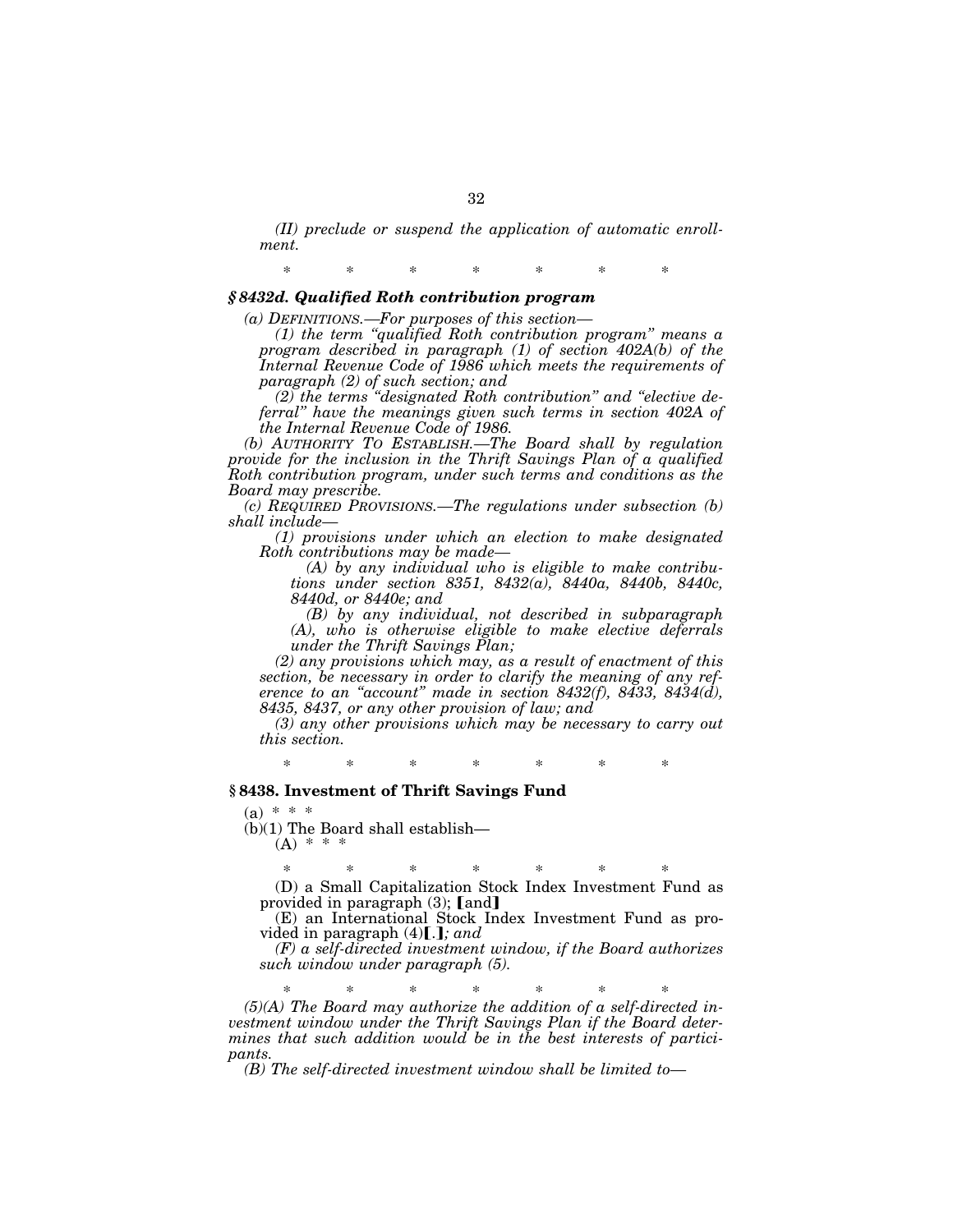*(i) low-cost, passively-managed index funds that offer diversification benefits; and* 

*(ii) other investment options, if the Board determines the options to be appropriate retirement investment vehicles for participants.* 

*(C) The Board shall ensure that any administrative expenses related to use of the self-directed investment window are borne solely by the participants who use such window.* 

*(D) The Board may establish such other terms and conditions for the self-directed investment window as the Board considers appropriate to protect the interests of participants, including requirements relating to risk disclosure.* 

*(E) The Board shall consult with the Employee Thrift Advisory Council (established under section 8473) before establishing any self-directed investment window.* 

# \* \* \* \* \* \* \*

# **§ 8439. Accounting and information**

 $(a) * * *$ 

\* \* \* \* \* \* \* ø(d)¿ *(d)(1)* Each employee, Member, former employee, or former Member who elects to invest in [the Common Stock Index Investment Fund, the Fixed Income Investment Fund, the International Stock Index Investment Fund, or the Small Capitalization Stock Index Investment Fund, defined in paragraphs (1), (3), (5), and  $(10)$ , respectively, of section 8438 $(a)$  of this title<sup>d</sup> *any investment fund or option under this chapter, other than the Government Securities Investment Fund,* shall sign an acknowledgement prescribed by the Executive Director which states that the employee, Member, former employee, or former Member understands that an investment in **Leither such Fund** any such fund or option is made at the employee's, Member's, former employee's, or former Member's risk, that the employee, Member, former employee, or former Member is not protected by the Government against any loss on such investment, and that a return on such investment is not guaranteed by the Government.

*(2)(A) In the case of an investment made under section 8438(c)(2) in any fund or option to which paragraph (1) would otherwise apply, the participant involved shall, for purposes of this subsection, be deemed—* 

> *(i) to have elected to invest in such fund or option; and (ii) to have executed the acknowledgement required under paragraph (1).*

*(B)(i) The Executive Director shall prescribe regulations under which written notice shall be provided to a participant whenever an investment is made under section 8438(c)(2)(B) on behalf of such participant in the absence of an affirmative election described in section 8438(c)(1).* 

*(ii) The regulations shall ensure that any such notice shall be provided to the participant within 7 calendar days after the effective date of the default election.*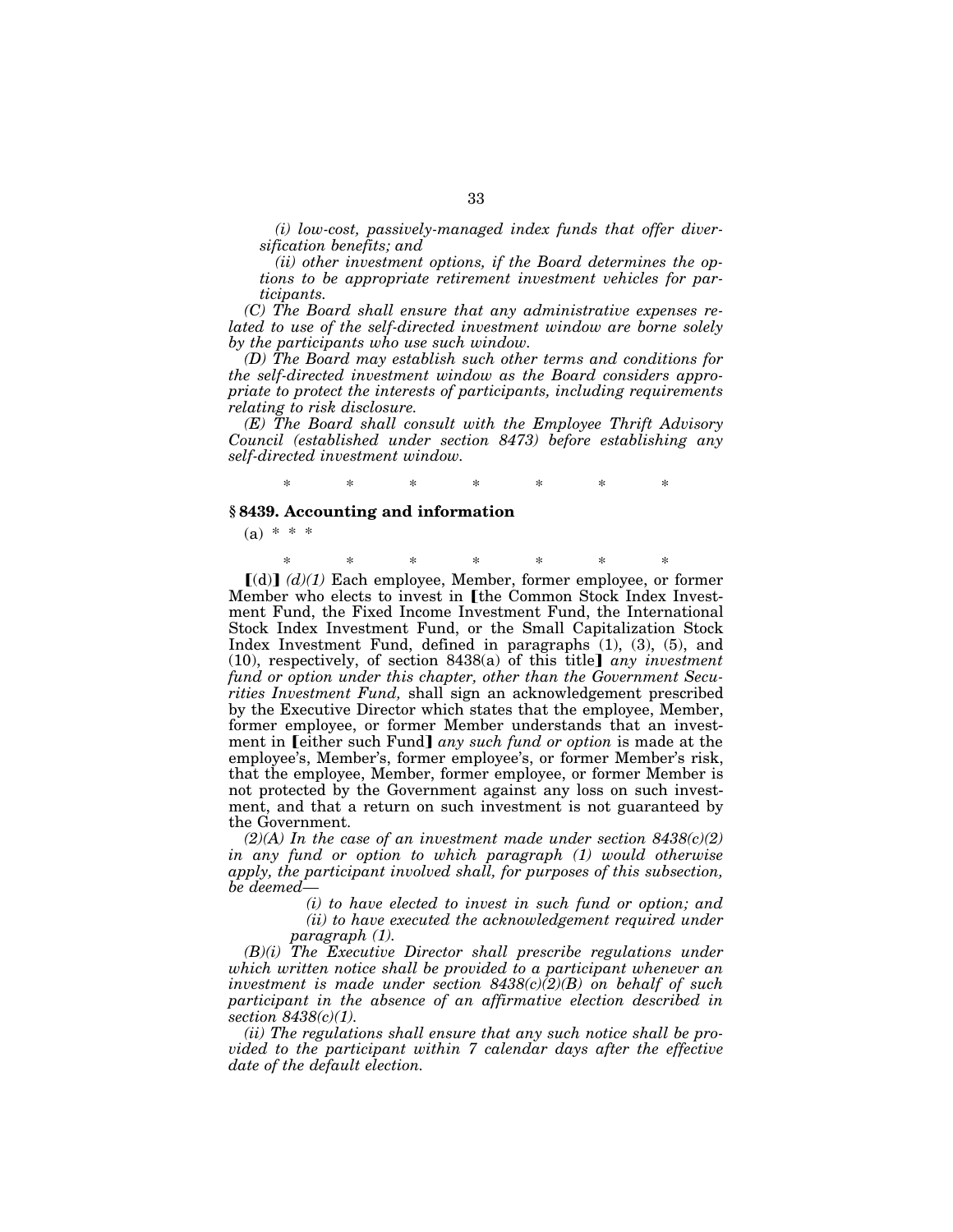*(C) For purposes of this paragraph, the term ''participant'' has the meaning given such term by section 8471(3).* 

\* \* \* \* \* \* \*

# SUBCHAPTER VII—FEDERAL RETIREMENT THRIFT INVESTMENT MANAGEMENT SYSTEM

\* \* \* \* \* \* \*

# **§ 8477. Fiduciary responsibilities; liability and penalties**   $(a) * * * *$

\* \* \* \* \* \* \*  $(e)(1)(A)$  \* \* \*

\* \* \* \* \* \* \*  $(C)(i)$  A fiduciary shall not be liable under subparagraph  $(A)$  with respect to a breach of fiduciary duty under subsection (b) committed before becoming a fiduciary or after ceasing to be a fiduciary.

*(ii) A fiduciary shall not be liable under subparagraph (A), and no civil action may be brought against a fiduciary—* 

*(I) for providing for the automatic enrollment of a participant in accordance with section 8432(b)(2)(A);* 

*(II) for enrolling a participant in a default investment fund in accordance with section 8438(c)(2)(B); or* 

*(III) for allowing a participant to invest through the self-directed investment window or for establishing restrictions applicable to participants' ability to invest through the self-directed investment window.* 

\* \* \* \* \* \* \*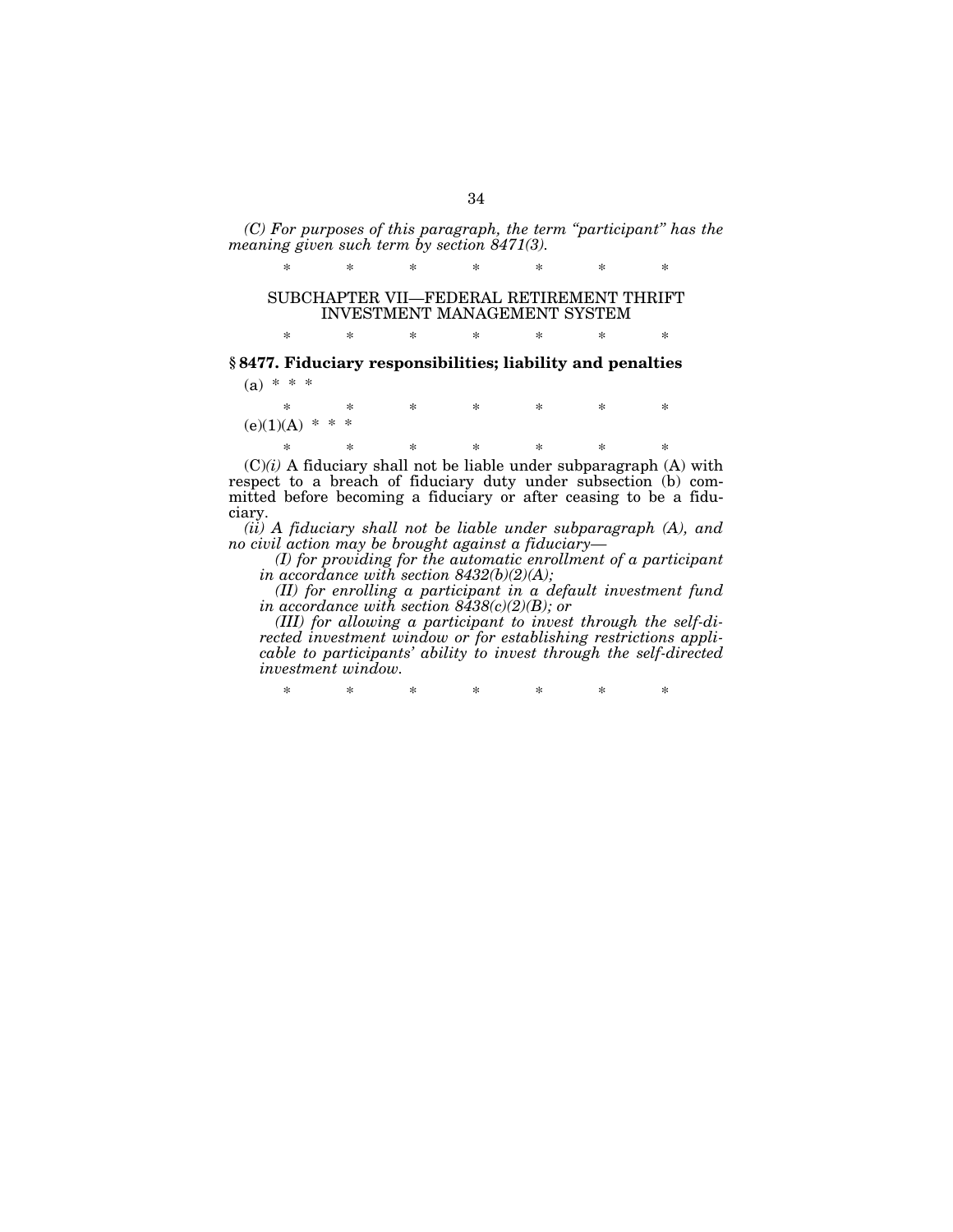#### ADDITIONAL VIEWS

#### ADDITIONAL VIEWS OF RANKING MEMBER DARRELL ISSA

There is a great deal of urgency in the Majority to move this bill through the Committee, since it raises money to be used on tobacco programs unrelated to federal retirement. Given the recent and dramatic decline in the stock market and the significant impact this has had on individuals' retirement accounts, our first priority should be helping people save more for retirement and not using the federal Thrift Savings Program (TSP) to pay for Members pet projects.

Instead, the Majority has set its sights on the portion of the bill before us (Title IV), as a way to fund expanded government programs, and targeted fixes for favorite constituencies. But I cannot support funding expanded government programs on revenues raised by a federal retirement program.

This Committee reported similar legislation last Congress. Since that time, the financial markets have declined and Congress is funding multiple bailouts. Although this Committee has a new Chairman, and new Ranking Member, and nine new members, we did not have the benefit of a hearing on this legislation this year.

As the Majority considers new ways to spend the millions of dollars raised by this legislation, we should take this opportunity to ensure our military personnel have the soundest retirement program available. I offered two amendments in an effort to improve this bill.

One amendment provides a sense of Congress regarding the importance of a match for military personnel. Currently, military participants contribute pre-tax dollars to the TSP but do not receive a contribution match. Federal civilian employees receive a generous government match for their contributions under the TSP. In addition, military pensions vest only after a participant serves twenty years, and those who serve less receive nothing. Civilian federal employees under Federal Employees Retirement System (FERS) vest after five years, and are guaranteed a pension once they reach age 62. For military personnel who serve fewer than twenty years, the TSP account may be the only retirement they receive, other than social security.

Congress should make a match for military personnel a priority. Instead, the Majority has elected to fund a number of special fixes for select groups in this legislation, and they are directing the bulk of the revenue raised by this bill to fund tobacco legislation from another Committee.

My second amendment modifies the automatic enrollment provision for military personnel. As originally drafted, the bill provided